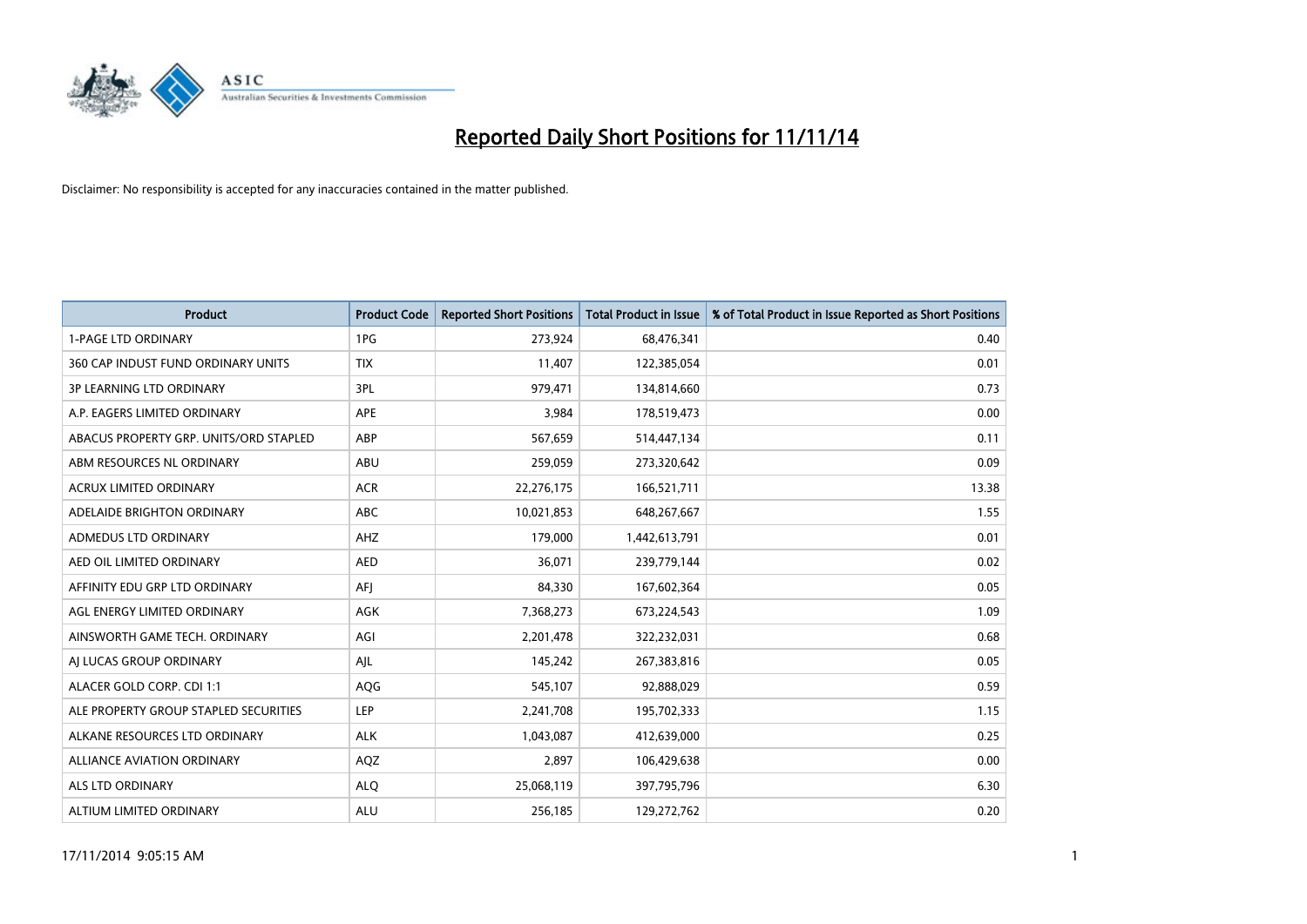

| <b>Product</b>                          | <b>Product Code</b> | <b>Reported Short Positions</b> | <b>Total Product in Issue</b> | % of Total Product in Issue Reported as Short Positions |
|-----------------------------------------|---------------------|---------------------------------|-------------------------------|---------------------------------------------------------|
| ALUMINA LIMITED ORDINARY                | <b>AWC</b>          | 41,491,625                      | 2,806,225,615                 | 1.48                                                    |
| AMCOM TELECOMM. ORDINARY                | AMM                 | 5,828,855                       | 266,399,148                   | 2.19                                                    |
| AMCOR LIMITED ORDINARY                  | AMC                 | 8,079,010                       | 1,206,684,923                 | 0.67                                                    |
| AMP LIMITED ORDINARY                    | AMP                 | 15,585,067                      | 2,957,737,964                 | 0.53                                                    |
| ANSELL LIMITED ORDINARY                 | <b>ANN</b>          | 5,948,653                       | 153,139,924                   | 3.88                                                    |
| ANTARES ENERGY LTD ORDINARY             | <b>AZZ</b>          | 671,358                         | 255,000,000                   | 0.26                                                    |
| ANZ BANKING GRP LTD ORDINARY            | ANZ                 | 15,971,609                      | 2,756,627,771                 | 0.58                                                    |
| APA GROUP STAPLED SECURITIES            | APA                 | 13,840,208                      | 835,750,807                   | 1.66                                                    |
| APN NEWS & MEDIA ORDINARY               | <b>APN</b>          | 299,097                         | 1,029,041,356                 | 0.03                                                    |
| APN OUTDOOR GRP DEFERRED SETTLEMENT     | <b>APO</b>          | 2,190,364                       | 166,614,509                   | 1.31                                                    |
| AQUARIUS PLATINUM. ORDINARY             | AQP                 | 6,369,850                       | 1,465,473,903                 | 0.43                                                    |
| ARAFURA RESOURCE LTD ORDINARY           | ARU                 | 2,000                           | 441,270,644                   | 0.00                                                    |
| ARB CORPORATION ORDINARY                | <b>ARP</b>          | 1,114,940                       | 72,505,302                    | 1.54                                                    |
| ARDENT LEISURE GROUP STAPLED SECURITIES | AAD                 | 1,324,516                       | 438,666,245                   | 0.30                                                    |
| ARENA REIT. ORDINARY UNITS              | <b>ARF</b>          | 96,062                          | 211,495,653                   | 0.05                                                    |
| ARISTOCRAT LEISURE ORDINARY             | ALL                 | 631,533                         | 630,022,253                   | 0.10                                                    |
| ARRIUM LTD ORDINARY                     | ARI                 | 66,738,123                      | 2,937,293,755                 | 2.27                                                    |
| ASALEO CARE LIMITED ORDINARY            | AHY                 | 6,410,680                       | 603,469,434                   | 1.06                                                    |
| ASCIANO LIMITED ORDINARY                | <b>AIO</b>          | 4,842,977                       | 975,385,664                   | 0.50                                                    |
| ASHLEY SERVICES GRP ORDINARY            | ASH                 | 272,411                         | 150,000,000                   | 0.18                                                    |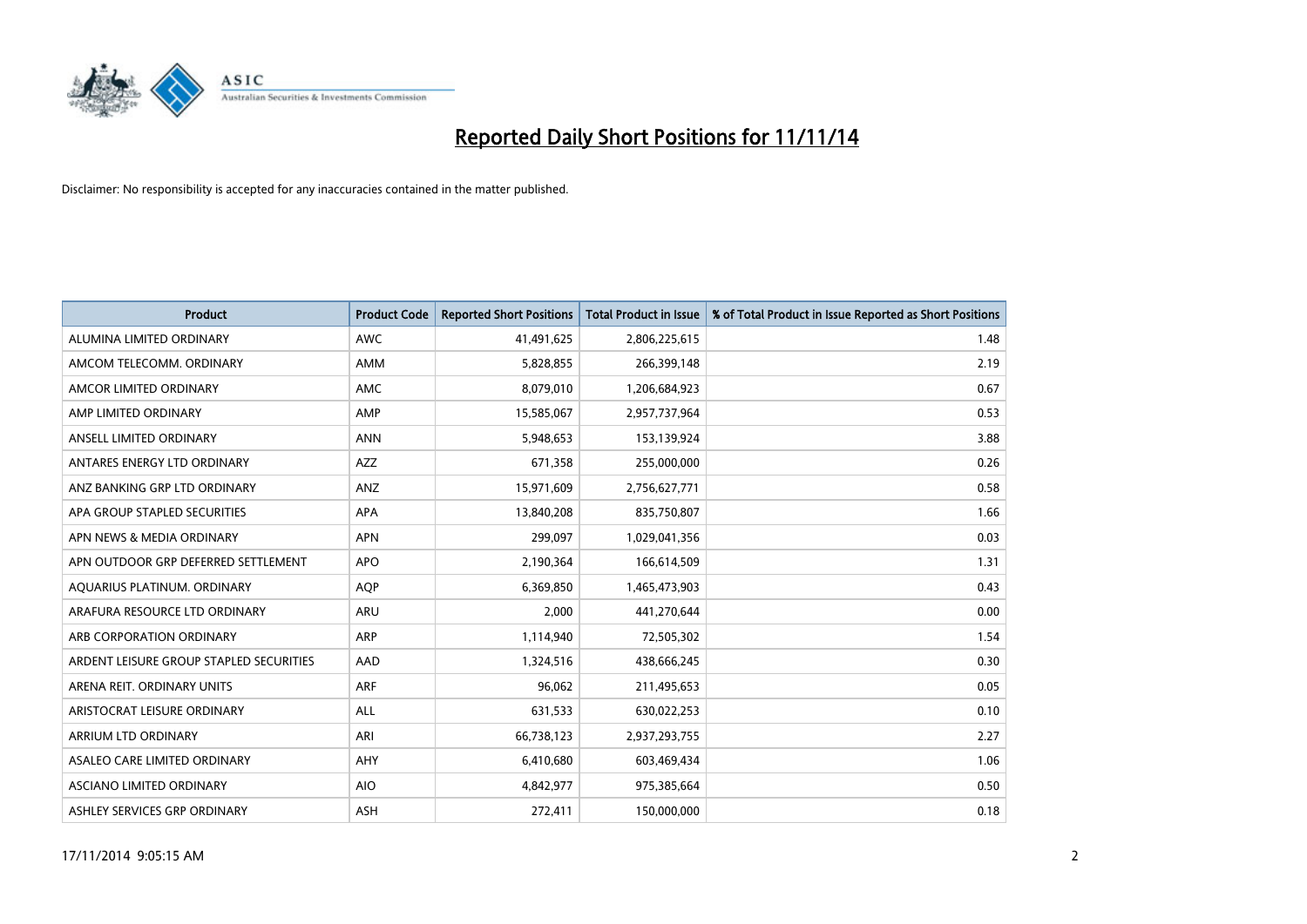

| <b>Product</b>                            | <b>Product Code</b> | <b>Reported Short Positions</b> | <b>Total Product in Issue</b> | % of Total Product in Issue Reported as Short Positions |
|-------------------------------------------|---------------------|---------------------------------|-------------------------------|---------------------------------------------------------|
| ASPEN GROUP ORD/UNITS STAPLED             | <b>APZ</b>          | 137,986                         | 113,183,450                   | 0.12                                                    |
| ASTRO JAP PROP GROUP STAPLED US PROHIBIT. | AJA                 | 187,643                         | 67,211,752                    | 0.28                                                    |
| ASX LIMITED ORDINARY                      | ASX                 | 5,408,257                       | 193,595,162                   | 2.79                                                    |
| ATLAS IRON LIMITED ORDINARY               | AGO                 | 114,375,288                     | 919,475,619                   | 12.44                                                   |
| ATRUM COAL NL ORDINARY                    | <b>ATU</b>          | 92,452                          | 162,459,242                   | 0.06                                                    |
| AUCKLAND INTERNATION ORDINARY             | <b>AIA</b>          | 61,601                          | 1,190,484,097                 | 0.01                                                    |
| AURIZON HOLDINGS LTD ORDINARY             | AZJ                 | 3,460,624                       | 2,137,284,503                 | 0.16                                                    |
| AUSDRILL LIMITED ORDINARY                 | ASL                 | 21,518,025                      | 312,277,224                   | 6.89                                                    |
| AUSENCO LIMITED ORDINARY                  | AAX                 | 958,096                         | 168,449,799                   | 0.57                                                    |
| AUSNET SERVICES STAPLED SECURITIES        | <b>AST</b>          | 36,644,202                      | 3,425,244,162                 | 1.07                                                    |
| AUST INDUSTRIAL REIT UNIT                 | ANI                 | 204,314                         | 96,288,031                    | 0.21                                                    |
| AUSTAL LIMITED ORDINARY                   | ASB                 | 796,018                         | 346,379,377                   | 0.23                                                    |
| AUSTBROKERS HOLDINGS ORDINARY             | <b>AUB</b>          | 71,369                          | 61,712,763                    | 0.12                                                    |
| AUSTEX OIL LIMITED ORDINARY               | <b>AOK</b>          | 62,000                          | 558,571,402                   | 0.01                                                    |
| AUSTIN ENGINEERING ORDINARY               | ANG                 | 1,018,235                       | 84,274,004                    | 1.21                                                    |
| AUSTRALIAN AGRICULT. ORDINARY             | AAC                 | 5,463,148                       | 532,474,721                   | 1.03                                                    |
| AUSTRALIAN FOUNDAT. ORDINARY              | AFI                 | 100                             | 1,086,070,669                 | 0.00                                                    |
| AUSTRALIAN PHARM, ORDINARY                | API                 | 10,568,438                      | 488,115,883                   | 2.17                                                    |
| AUTOMOTIVE HOLDINGS ORDINARY              | AHE                 | 2,403,177                       | 306,437,941                   | 0.78                                                    |
| AVANCO RESOURCES LTD ORDINARY             | AVB                 | 3,160,722                       | 1,661,675,855                 | 0.19                                                    |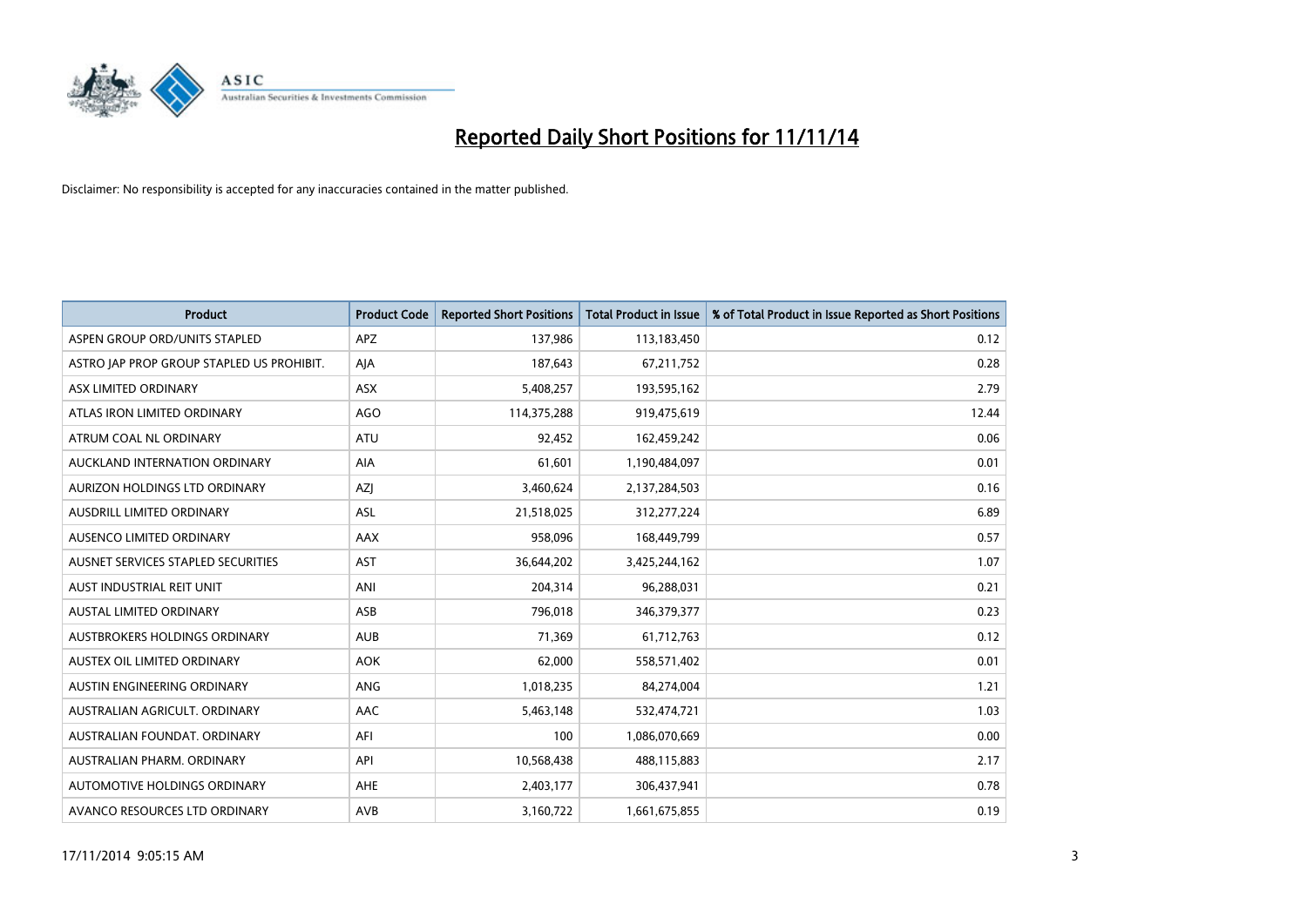

| <b>Product</b>                       | <b>Product Code</b> | <b>Reported Short Positions</b> | <b>Total Product in Issue</b> | % of Total Product in Issue Reported as Short Positions |
|--------------------------------------|---------------------|---------------------------------|-------------------------------|---------------------------------------------------------|
| AVEO GROUP STAPLED SECURITIES        | <b>AOG</b>          | 3,646,880                       | 499,536,460                   | 0.73                                                    |
| AWE LIMITED ORDINARY                 | AWE                 | 1,937,549                       | 525,861,050                   | 0.37                                                    |
| AZONTO PET LTD ORDINARY              | APY                 | $\mathbf{1}$                    | 1,159,375,100                 | 0.00                                                    |
| AZUMAH RESOURCES ORDINARY            | <b>AZM</b>          | $\mathbf{1}$                    | 388,816,919                   | 0.00                                                    |
| <b>BANDANNA ENERGY ORDINARY</b>      | <b>BND</b>          | 17,540,654                      | 528,481,199                   | 3.32                                                    |
| BANK OF QUEENSLAND. ORDINARY         | <b>BOO</b>          | 4,171,692                       | 363,416,835                   | 1.15                                                    |
| <b>BANNERMAN RESOURCES ORDINARY</b>  | <b>BMN</b>          | 2,900                           | 333,201,901                   | 0.00                                                    |
| <b>BASE RES LIMITED ORDINARY</b>     | <b>BSE</b>          | 5,501,878                       | 563,902,771                   | 0.98                                                    |
| BATHURST RES LTD. ORDINARY           | <b>BRL</b>          | 300,729                         | 947,828,434                   | 0.03                                                    |
| <b>BC IRON LIMITED ORDINARY</b>      | <b>BCI</b>          | 15,156,075                      | 191,691,179                   | 7.91                                                    |
| BEACH ENERGY LIMITED ORDINARY        | <b>BPT</b>          | 11,325,135                      | 1,297,496,886                 | 0.87                                                    |
| BEADELL RESOURCE LTD ORDINARY        | <b>BDR</b>          | 56,404,618                      | 798,657,280                   | 7.06                                                    |
| BEGA CHEESE LTD ORDINARY             | <b>BGA</b>          | 2,123,942                       | 152,602,945                   | 1.39                                                    |
| BENDIGO AND ADELAIDE ORDINARY        | <b>BEN</b>          | 16,100,668                      | 450,904,075                   | 3.57                                                    |
| BENTHAM IMF LTD ORDINARY             | <b>IMF</b>          | 4,500,035                       | 166,580,957                   | 2.70                                                    |
| BERKELEY RESOURCES ORDINARY          | <b>BKY</b>          | 77,000                          | 180,361,323                   | 0.04                                                    |
| BETASHARESCASHETF ETF UNITS          | AAA                 | 700                             | 12,958,172                    | 0.01                                                    |
| <b>BHP BILLITON LIMITED ORDINARY</b> | <b>BHP</b>          | 12,241,551                      | 3,211,691,105                 | 0.38                                                    |
| <b>BIGAIR GROUP LIMITED ORDINARY</b> | <b>BGL</b>          | 49,160                          | 172,872,340                   | 0.03                                                    |
| <b>BILLABONG ORDINARY</b>            | <b>BBG</b>          | 21,995,022                      | 990,370,034                   | 2.22                                                    |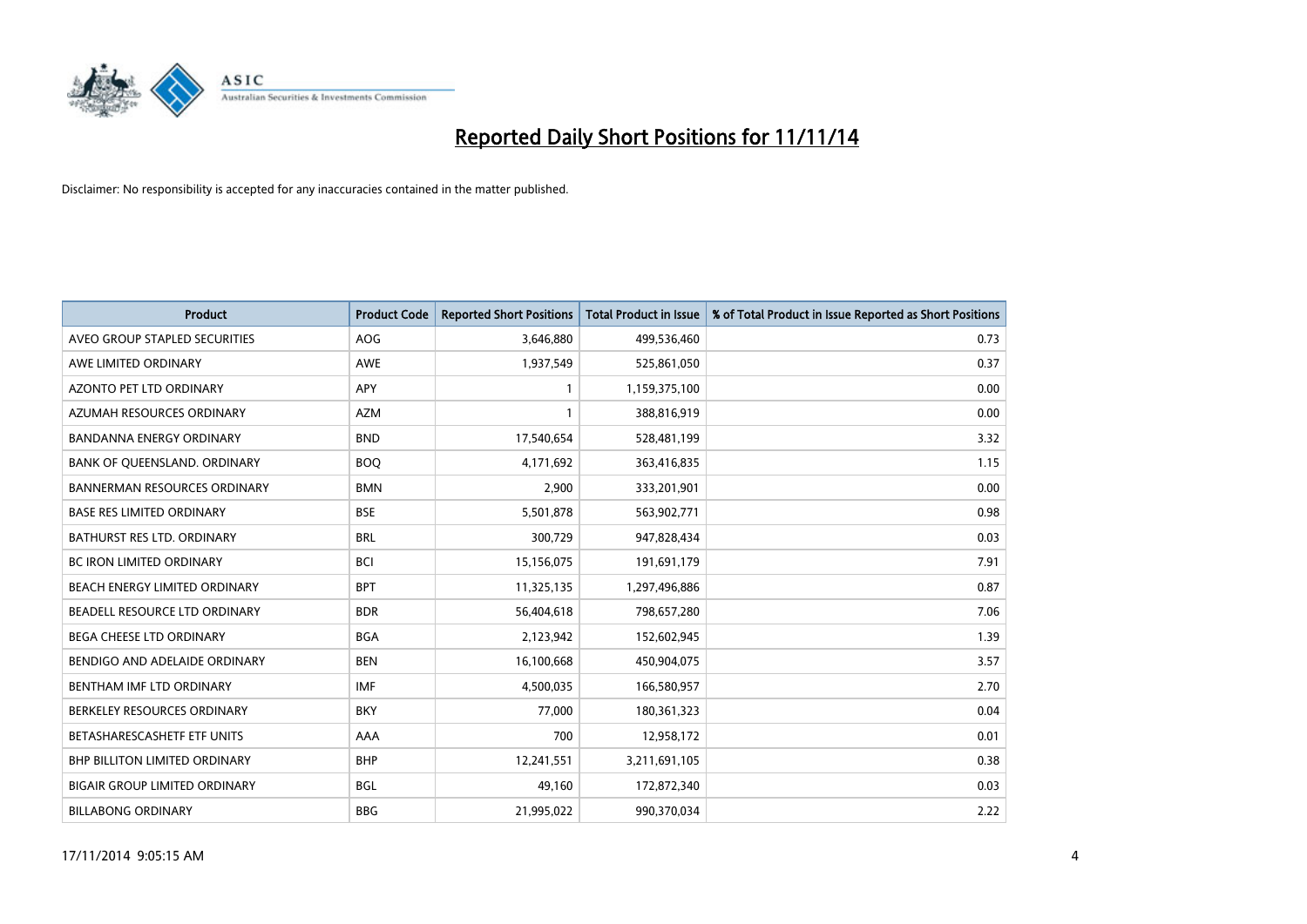

| <b>Product</b>                                | <b>Product Code</b> | <b>Reported Short Positions</b> | <b>Total Product in Issue</b> | % of Total Product in Issue Reported as Short Positions |
|-----------------------------------------------|---------------------|---------------------------------|-------------------------------|---------------------------------------------------------|
| <b>BLACKHAM RESOURCES ORDINARY</b>            | <b>BLK</b>          | 838,139                         | 142,727,359                   | 0.59                                                    |
| BLACKMORES LIMITED ORDINARY                   | BKL                 | 12,913                          | 17,224,199                    | 0.07                                                    |
| <b>BLACKTHORN RESOURCES ORD US PROHIBITED</b> | <b>BTR</b>          | 11,369                          | 164,285,950                   | 0.01                                                    |
| BLUESCOPE STEEL LTD ORDINARY                  | <b>BSL</b>          | 7,411,103                       | 559,227,871                   | 1.33                                                    |
| <b>BOART LONGYEAR ORDINARY</b>                | <b>BLY</b>          | 21,169,053                      | 502,488,790                   | 4.21                                                    |
| <b>BORAL LIMITED, ORDINARY</b>                | <b>BLD</b>          | 13,505,908                      | 782,736,249                   | 1.73                                                    |
| <b>BRADKEN LIMITED ORDINARY</b>               | <b>BKN</b>          | 7,704,865                       | 171,027,249                   | 4.51                                                    |
| <b>BRAMBLES LIMITED ORDINARY</b>              | <b>BXB</b>          | 2,762,271                       | 1,566,077,519                 | 0.18                                                    |
| <b>BREVILLE GROUP LTD ORDINARY</b>            | <b>BRG</b>          | 4,210,600                       | 130,095,322                   | 3.24                                                    |
| <b>BRICKWORKS LIMITED ORDINARY</b>            | <b>BKW</b>          | 174,014                         | 148,403,478                   | 0.12                                                    |
| BT INVESTMENT MNGMNT ORDINARY                 | <b>BTT</b>          | 22,730                          | 290,699,283                   | 0.01                                                    |
| <b>BURSON GROUP LTD ORDINARY</b>              | <b>BAP</b>          | 1,780,317                       | 163,585,666                   | 1.09                                                    |
| <b>BURU ENERGY ORDINARY</b>                   | <b>BRU</b>          | 18,887,948                      | 339,997,078                   | 5.56                                                    |
| <b>BWP TRUST ORDINARY UNITS</b>               | <b>BWP</b>          | 9,587,845                       | 639,724,826                   | 1.50                                                    |
| CABCHARGE AUSTRALIA ORDINARY                  | CAB                 | 8,476,632                       | 120,430,683                   | 7.04                                                    |
| <b>CADENCE CAPITAL ORDINARY</b>               | <b>CDM</b>          | 148,501                         | 199,821,759                   | 0.07                                                    |
| CALTEX AUSTRALIA ORDINARY                     | <b>CTX</b>          | 1,218,991                       | 270,000,000                   | 0.45                                                    |
| CAPE LAMBERT RES LTD ORDINARY                 | <b>CFE</b>          | 280,137                         | 626,686,586                   | 0.04                                                    |
| CAPITOL HEALTH ORDINARY                       | CAI                 | 490,881                         | 431,517,271                   | 0.11                                                    |
| <b>CARDNO LIMITED ORDINARY</b>                | CDD                 | 8,617,012                       | 164,112,901                   | 5.25                                                    |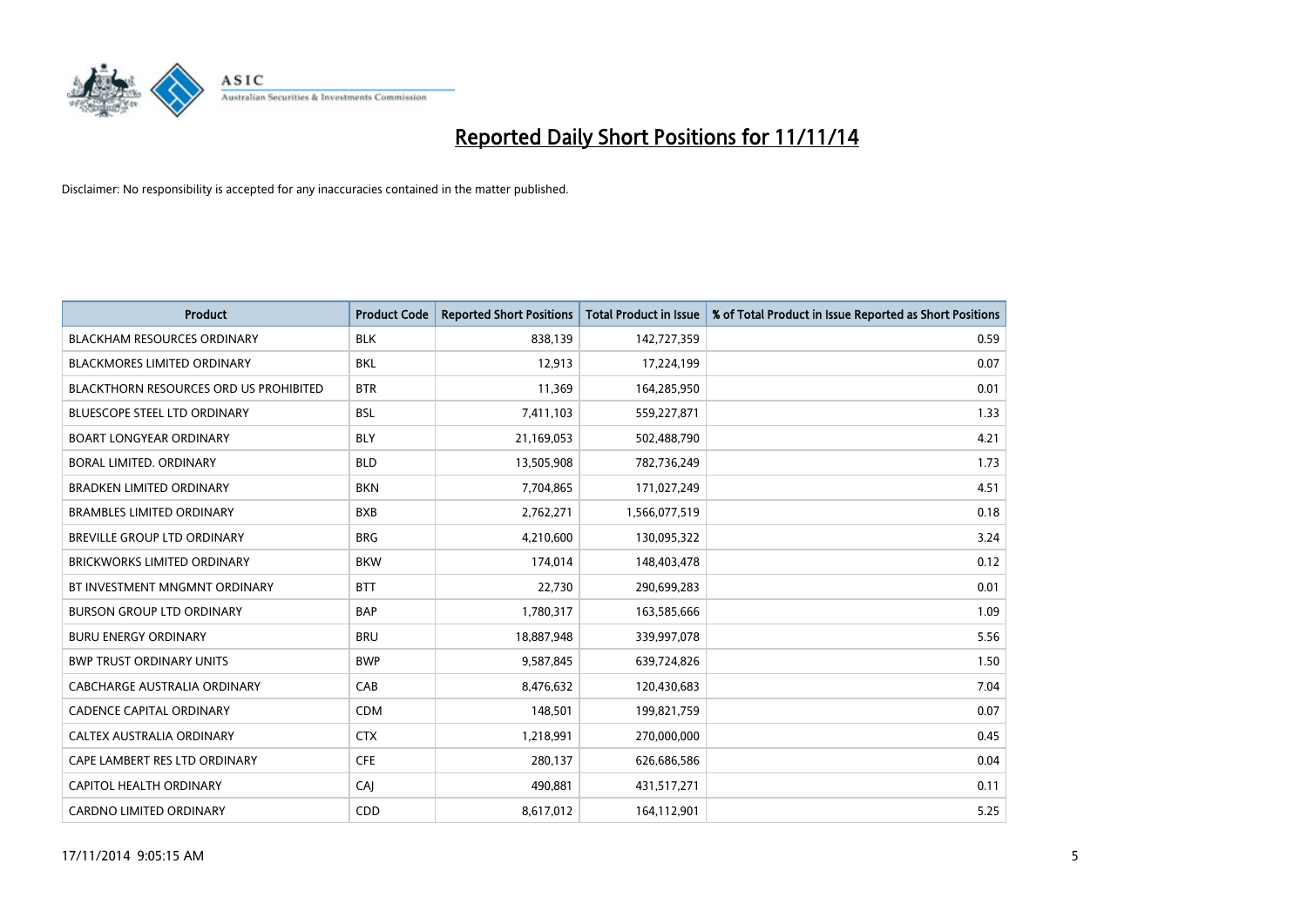

| <b>Product</b>                          | <b>Product Code</b> | <b>Reported Short Positions</b> | <b>Total Product in Issue</b> | % of Total Product in Issue Reported as Short Positions |
|-----------------------------------------|---------------------|---------------------------------|-------------------------------|---------------------------------------------------------|
| CARNARVON PETROLEUM ORDINARY            | <b>CVN</b>          | 2,566,093                       | 987,285,022                   | 0.26                                                    |
| CARSALES.COM LTD ORDINARY               | <b>CRZ</b>          | 14,675,848                      | 238,836,279                   | 6.14                                                    |
| CASH CONVERTERS ORDINARY                | CCV                 | 7,561,574                       | 431,476,525                   | 1.75                                                    |
| CEDAR WOODS PROP. ORDINARY              | <b>CWP</b>          | 130,303                         | 78,336,371                    | 0.17                                                    |
| CENTRAL PETROLEUM ORDINARY              | <b>CTP</b>          | 376,858                         | 368,718,957                   | 0.10                                                    |
| CFS RETAIL TRUST GRP STAPLED SECURITIES | <b>CFX</b>          | 5,190,199                       | 3,050,355,727                 | 0.17                                                    |
| <b>CHALLENGER LIMITED ORDINARY</b>      | <b>CGF</b>          | 423,255                         | 569,725,821                   | 0.07                                                    |
| CHARTER HALL GROUP STAPLED US PROHIBIT. | <b>CHC</b>          | 351,013                         | 355,015,480                   | 0.10                                                    |
| <b>CHARTER HALL RETAIL UNITS</b>        | <b>COR</b>          | 14,927,607                      | 372,893,153                   | 4.00                                                    |
| <b>CHORUS LIMITED ORDINARY</b>          | <b>CNU</b>          | 104,386                         | 396,369,767                   | 0.03                                                    |
| CLEARVIEW WEALTH LTD ORDINARY           | <b>CVW</b>          | 10,001                          | 578,453,260                   | 0.00                                                    |
| CLINUVEL PHARMACEUT. ORDINARY           | <b>CUV</b>          | 30,063                          | 42,466,435                    | 0.07                                                    |
| COAL OF AFRICA LTD ORDINARY             | <b>CZA</b>          | 426                             | 1,048,368,613                 | 0.00                                                    |
| COALSPUR MINES LTD ORDINARY             | <b>CPL</b>          | 586,921                         | 641,544,455                   | 0.09                                                    |
| COCA-COLA AMATIL ORDINARY               | <b>CCL</b>          | 27,515,911                      | 763,590,249                   | 3.60                                                    |
| <b>COCHLEAR LIMITED ORDINARY</b>        | <b>COH</b>          | 6,108,978                       | 57,081,775                    | 10.70                                                   |
| <b>COCKATOO COAL ORDINARY</b>           | COK                 | 167,987                         | 4,560,196,928                 | 0.00                                                    |
| <b>CODAN LIMITED ORDINARY</b>           | <b>CDA</b>          | 282,183                         | 176,969,924                   | 0.16                                                    |
| <b>COFFEY INTERNATIONAL ORDINARY</b>    | <b>COF</b>          | 6,077                           | 255,833,165                   | 0.00                                                    |
| <b>COKAL LTD ORDINARY</b>               | <b>CKA</b>          | 6,820                           | 471,487,926                   | 0.00                                                    |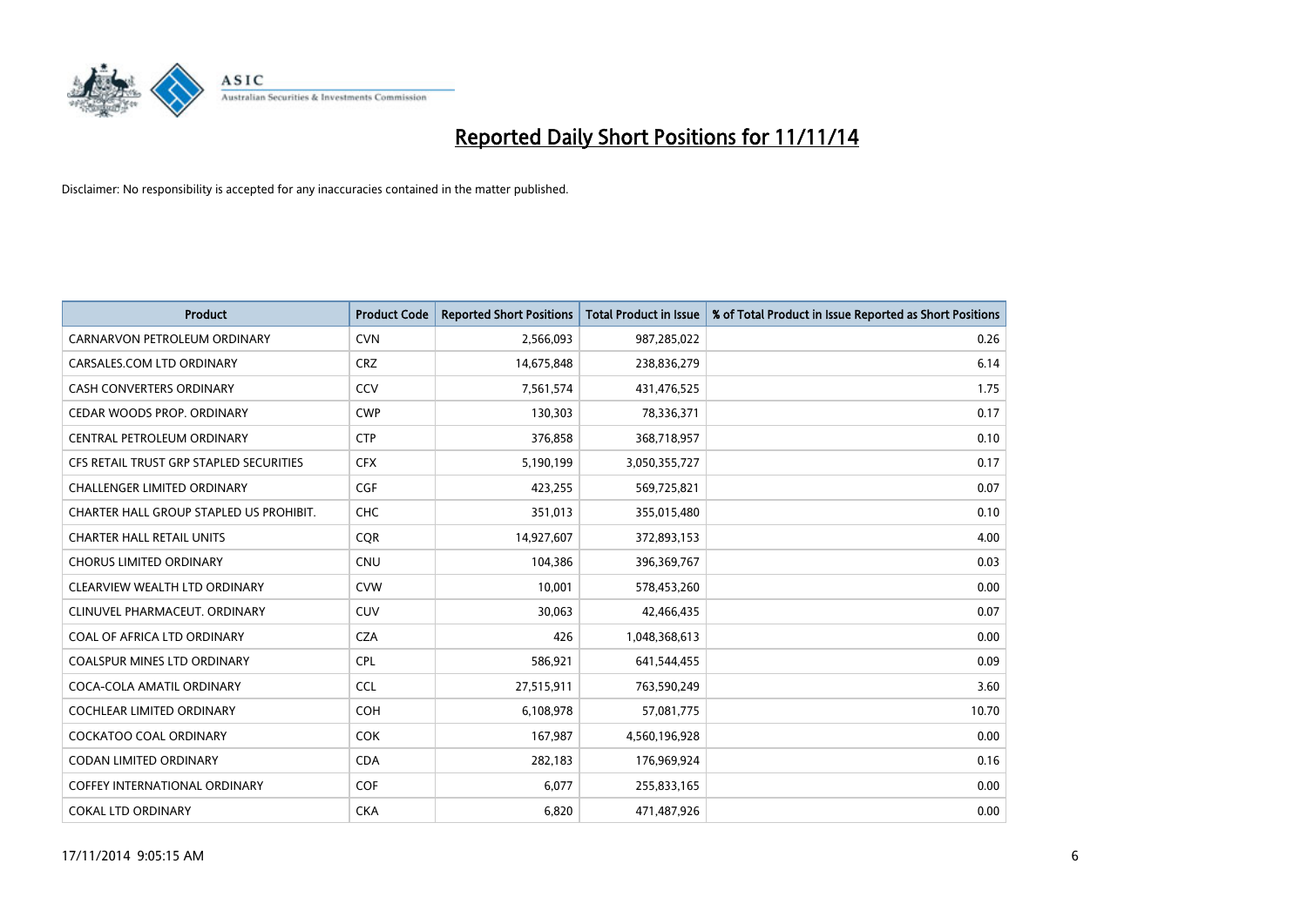

| <b>Product</b>                          | <b>Product Code</b> | <b>Reported Short Positions</b> | <b>Total Product in Issue</b> | % of Total Product in Issue Reported as Short Positions |
|-----------------------------------------|---------------------|---------------------------------|-------------------------------|---------------------------------------------------------|
| <b>COLLECTION HOUSE ORDINARY</b>        | <b>CLH</b>          | 3,627,518                       | 130,443,227                   | 2.78                                                    |
| <b>COLLINS FOODS LTD ORDINARY</b>       | <b>CKF</b>          | 101,187                         | 93,000,003                    | 0.11                                                    |
| COMMONWEALTH BANK, ORDINARY             | <b>CBA</b>          | 19,122,437                      | 1,621,319,194                 | 1.18                                                    |
| <b>COMPASS RESOURCES ORDINARY</b>       | <b>CMR</b>          | 7,472                           | 1,403,744,100                 | 0.00                                                    |
| <b>COMPUTERSHARE LTD ORDINARY</b>       | <b>CPU</b>          | 4,873,912                       | 556,203,079                   | 0.88                                                    |
| <b>COOPER ENERGY LTD ORDINARY</b>       | <b>COE</b>          | 167,955                         | 329,235,509                   | 0.05                                                    |
| <b>CORP TRAVEL LIMITED ORDINARY</b>     | <b>CTD</b>          | 232,402                         | 90,517,621                    | 0.26                                                    |
| COVER-MORE GRP LTD ORDINARY             | <b>CVO</b>          | 5,035,286                       | 317,750,000                   | 1.58                                                    |
| <b>CREDIT CORP GROUP ORDINARY</b>       | CCP                 | 512,155                         | 46,296,407                    | 1.11                                                    |
| <b>CROMWELL PROP STAPLED SECURITIES</b> | <b>CMW</b>          | 4,986,795                       | 1,733,132,163                 | 0.29                                                    |
| <b>CROWE HORWATH AUS ORDINARY</b>       | <b>CRH</b>          | 1,119,682                       | 273,005,429                   | 0.41                                                    |
| <b>CROWN RESORTS LTD ORDINARY</b>       | <b>CWN</b>          | 7,825,874                       | 728,394,185                   | 1.07                                                    |
| <b>CSG LIMITED ORDINARY</b>             | <b>CSV</b>          | 282,794                         | 279,648,511                   | 0.10                                                    |
| <b>CSL LIMITED ORDINARY</b>             | <b>CSL</b>          | 1,537,192                       | 475,265,536                   | 0.32                                                    |
| <b>CSR LIMITED ORDINARY</b>             | <b>CSR</b>          | 13,369,119                      | 506,000,315                   | 2.64                                                    |
| <b>CUDECO LIMITED ORDINARY</b>          | CDU                 | 9,594,877                       | 235,425,143                   | 4.08                                                    |
| DATA#3 LIMITED ORDINARY                 | DTL                 | 41,759                          | 153,974,950                   | 0.03                                                    |
| DECMIL GROUP LIMITED ORDINARY           | <b>DCG</b>          | 1,868,307                       | 168,657,794                   | 1.11                                                    |
| DEEP YELLOW LIMITED ORDINARY            | <b>DYL</b>          | 1,002                           | 1,891,196,227                 | 0.00                                                    |
| DEVINE LIMITED ORDINARY                 | <b>DVN</b>          | 2,047                           | 158,730,556                   | 0.00                                                    |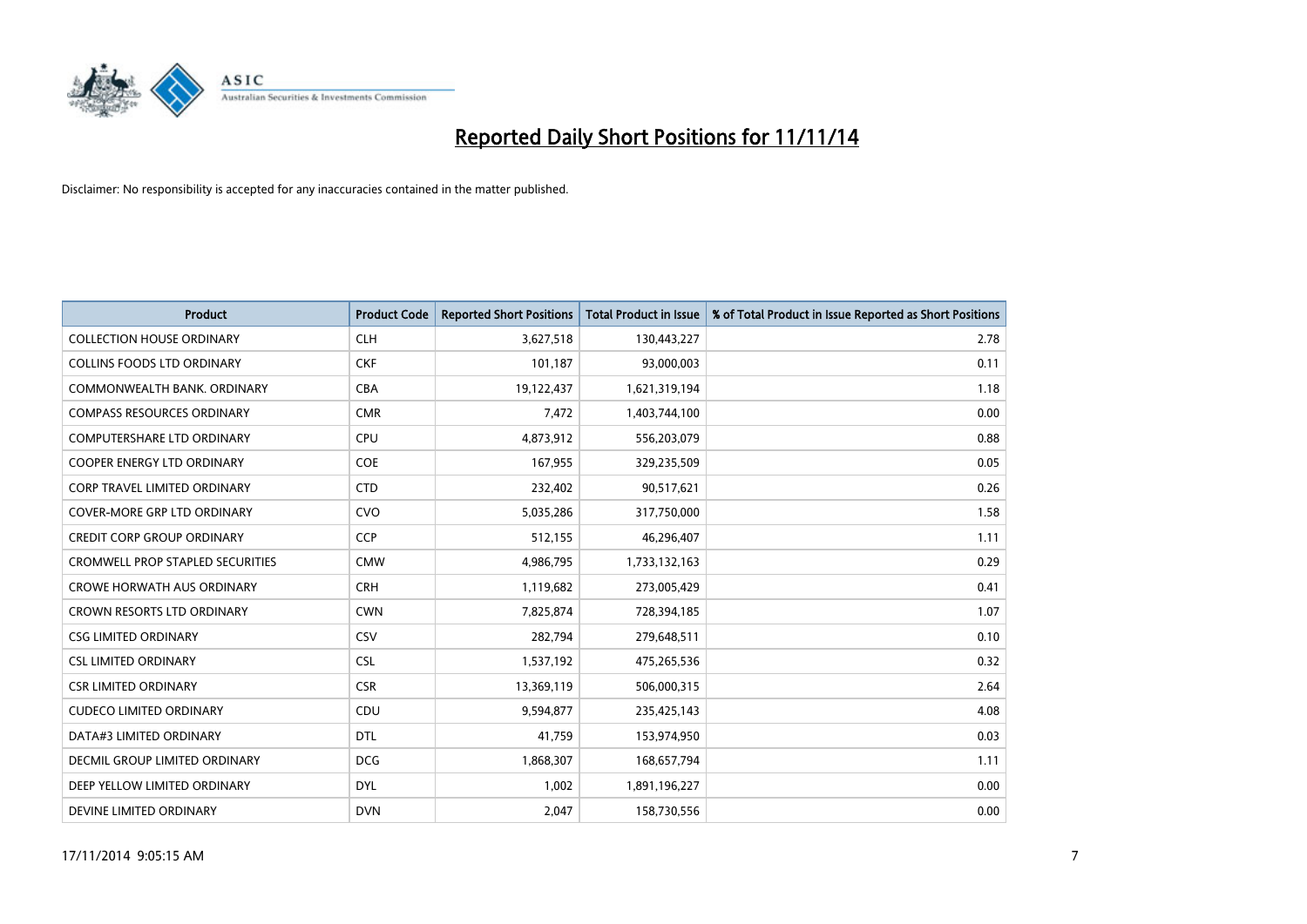

| <b>Product</b>                            | <b>Product Code</b> | <b>Reported Short Positions</b> | <b>Total Product in Issue</b> | % of Total Product in Issue Reported as Short Positions |
|-------------------------------------------|---------------------|---------------------------------|-------------------------------|---------------------------------------------------------|
| DEXUS PROPERTY GROUP STAPLED UNIT DEF SET | <b>DXSDA</b>        | 1,800,609                       | 905,518,469                   | 0.20                                                    |
| DEXUS PROPERTY GROUP STAPLED UNITS        | <b>DXS</b>          | 989,756                         | 5,433,110,810                 | 0.02                                                    |
| DICK SMITH HLDGS ORDINARY                 | <b>DSH</b>          | 17,227,547                      | 236,511,364                   | 7.28                                                    |
| DISCOVERY METALS LTD ORDINARY             | <b>DML</b>          | 1,247,631                       | 644,039,581                   | 0.19                                                    |
| DOMINO PIZZA ENTERPR ORDINARY             | <b>DMP</b>          | 1,026,408                       | 86,160,773                    | 1.19                                                    |
| DONACO INTERNATIONAL ORDINARY             | <b>DNA</b>          | 6,350,086                       | 461,278,352                   | 1.38                                                    |
| DORAY MINERALS LTD ORDINARY               | <b>DRM</b>          | 170,759                         | 165,834,256                   | 0.10                                                    |
| DOWNER EDI LIMITED ORDINARY               | <b>DOW</b>          | 22,442,060                      | 435,399,975                   | 5.15                                                    |
| DRILLSEARCH ENERGY ORDINARY               | <b>DLS</b>          | 14,452,885                      | 461,101,450                   | 3.13                                                    |
| DUET GROUP STAPLED US PROHIBIT.           | <b>DUE</b>          | 9,661,631                       | 1,327,719,444                 | 0.73                                                    |
| DULUXGROUP LIMITED ORDINARY               | <b>DLX</b>          | 3,317,187                       | 383,503,942                   | 0.86                                                    |
| <b>DWS LTD ORDINARY</b>                   | <b>DWS</b>          | 121,259                         | 132,362,763                   | 0.09                                                    |
| ECHO ENTERTAINMENT ORDINARY               | <b>EGP</b>          | 2,879,978                       | 825,672,730                   | 0.35                                                    |
| <b>ELDERS LIMITED ORDINARY</b>            | <b>ELD</b>          | 24,778,635                      | 837,232,507                   | 2.96                                                    |
| ELEMENTAL MINERALS ORDINARY               | <b>ELM</b>          | 94,536                          | 381,850,877                   | 0.02                                                    |
| <b>EMECO HOLDINGS ORDINARY</b>            | EHL                 | 12,444,080                      | 599,675,707                   | 2.08                                                    |
| ENERGY RESOURCES ORDINARY 'A'             | ERA                 | 11,560,168                      | 517,725,062                   | 2.23                                                    |
| <b>ENERGY WORLD CORPOR. ORDINARY</b>      | <b>EWC</b>          | 46,896,185                      | 1,734,166,672                 | 2.70                                                    |
| <b>ENVESTRA LIMITED ORDINARY</b>          | <b>ENV</b>          | 76,856                          | 1,796,808,474                 | 0.00                                                    |
| EQUATORIAL RES LTD ORDINARY               | EQX                 | 33                              | 122,185,353                   | 0.00                                                    |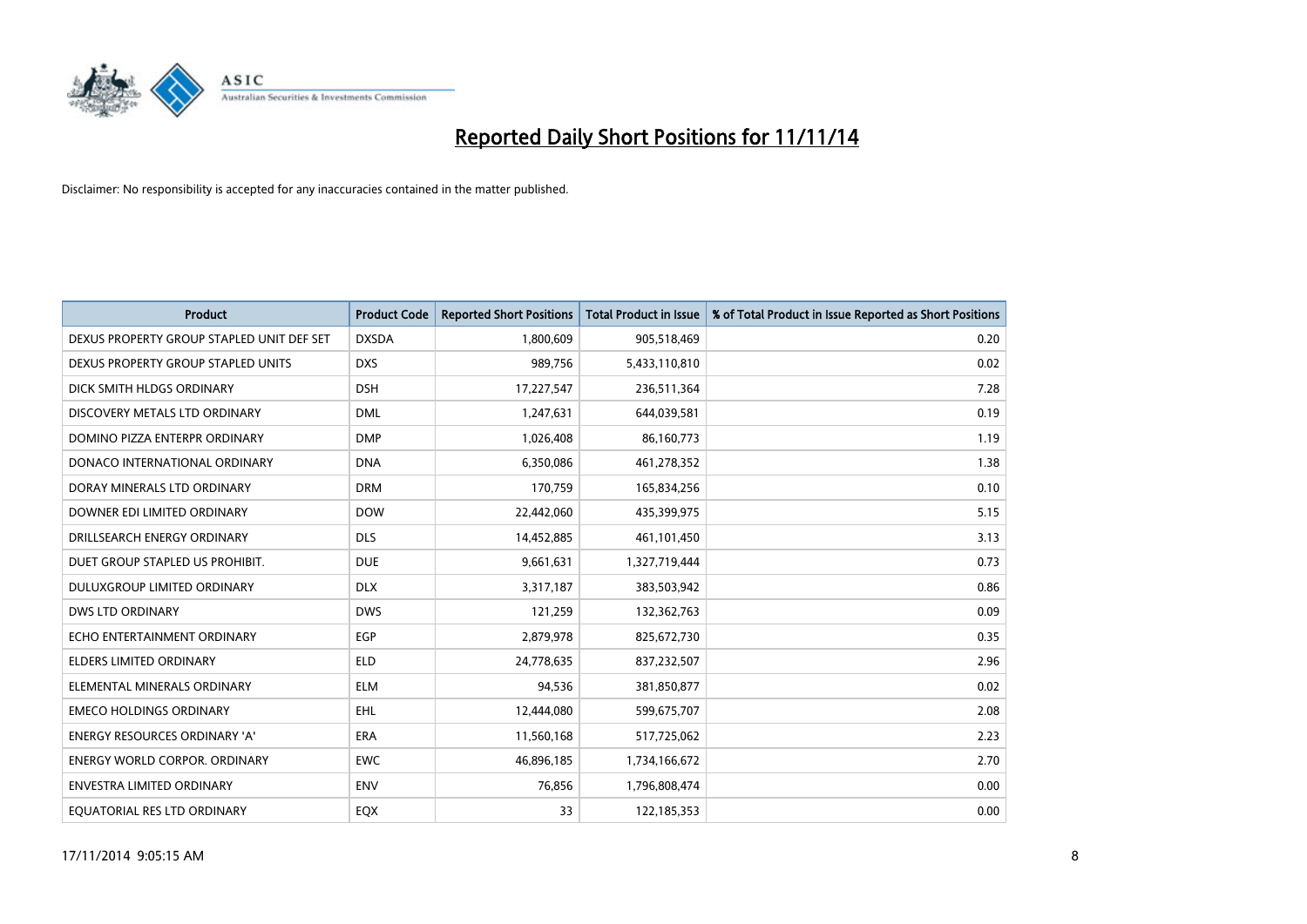

| <b>Product</b>                         | <b>Product Code</b> | <b>Reported Short Positions</b> | <b>Total Product in Issue</b> | % of Total Product in Issue Reported as Short Positions |
|----------------------------------------|---------------------|---------------------------------|-------------------------------|---------------------------------------------------------|
| EQUITY TRUSTEES ORDINARY               | EQT                 | 25,898                          | 19,269,445                    | 0.13                                                    |
| ERM POWER LIMITED ORDINARY             | <b>EPW</b>          | 663,644                         | 240,826,607                   | 0.28                                                    |
| EVOLUTION MINING LTD ORDINARY          | <b>EVN</b>          | 46,005,572                      | 714,921,647                   | 6.44                                                    |
| FAIRFAX MEDIA LTD ORDINARY             | <b>FXI</b>          | 56,838,053                      | 2,351,955,725                 | 2.42                                                    |
| <b>FANTASTIC HOLDINGS ORDINARY</b>     | <b>FAN</b>          | 14,663                          | 103,257,398                   | 0.01                                                    |
| <b>FAR LTD ORDINARY</b>                | <b>FAR</b>          | 8,750,613                       | 3,126,808,427                 | 0.28                                                    |
| FEDERATION CNTRES ORD/UNIT STAPLED SEC | FDC                 | 2,465,724                       | 1,427,641,565                 | 0.17                                                    |
| FEDERATION CNTRES STAPLED SEC. DEF SET | <b>FDCDA</b>        | 123,082                         | 1,427,641,565                 | 0.01                                                    |
| FISHER & PAYKEL H. ORDINARY            | <b>FPH</b>          | 21,014                          | 556,446,524                   | 0.00                                                    |
| FLEETWOOD CORP ORDINARY                | <b>FWD</b>          | 1,605,735                       | 60,679,412                    | 2.65                                                    |
| FLETCHER BUILDING ORDINARY             | <b>FBU</b>          | 1,337,171                       | 687,854,788                   | 0.19                                                    |
| FLEXIGROUP LIMITED ORDINARY            | <b>FXL</b>          | 4,878,320                       | 304,096,060                   | 1.60                                                    |
| FLIGHT CENTRE TRAVEL ORDINARY          | <b>FLT</b>          | 6,230,150                       | 100,712,408                   | 6.19                                                    |
| FLINDERS MINES LTD ORDINARY            | <b>FMS</b>          | 420,990                         | 2,400,995,602                 | 0.02                                                    |
| <b>FOCUS MINERALS LTD ORDINARY</b>     | <b>FML</b>          | 12,766,274                      | 9,137,375,877                 | 0.14                                                    |
| <b>FOLKESTONE EDU TRUST UNITS</b>      | <b>FET</b>          | 1,420,207                       | 205,992,922                   | 0.69                                                    |
| FONTERRA SHARE FUND ORDINARY UNITS     | <b>FSF</b>          | 100,083                         | 120,626,791                   | 0.08                                                    |
| FORTESCUE METALS GRP ORDINARY          | <b>FMG</b>          | 292,397,884                     | 3,113,798,151                 | 9.39                                                    |
| FREEDOM FOOD LTD ORDINARY              | <b>FNP</b>          | 58,007                          | 152,689,663                   | 0.04                                                    |
| <b>FUNTASTIC LIMITED ORDINARY</b>      | <b>FUN</b>          | 370,000                         | 669,869,723                   | 0.06                                                    |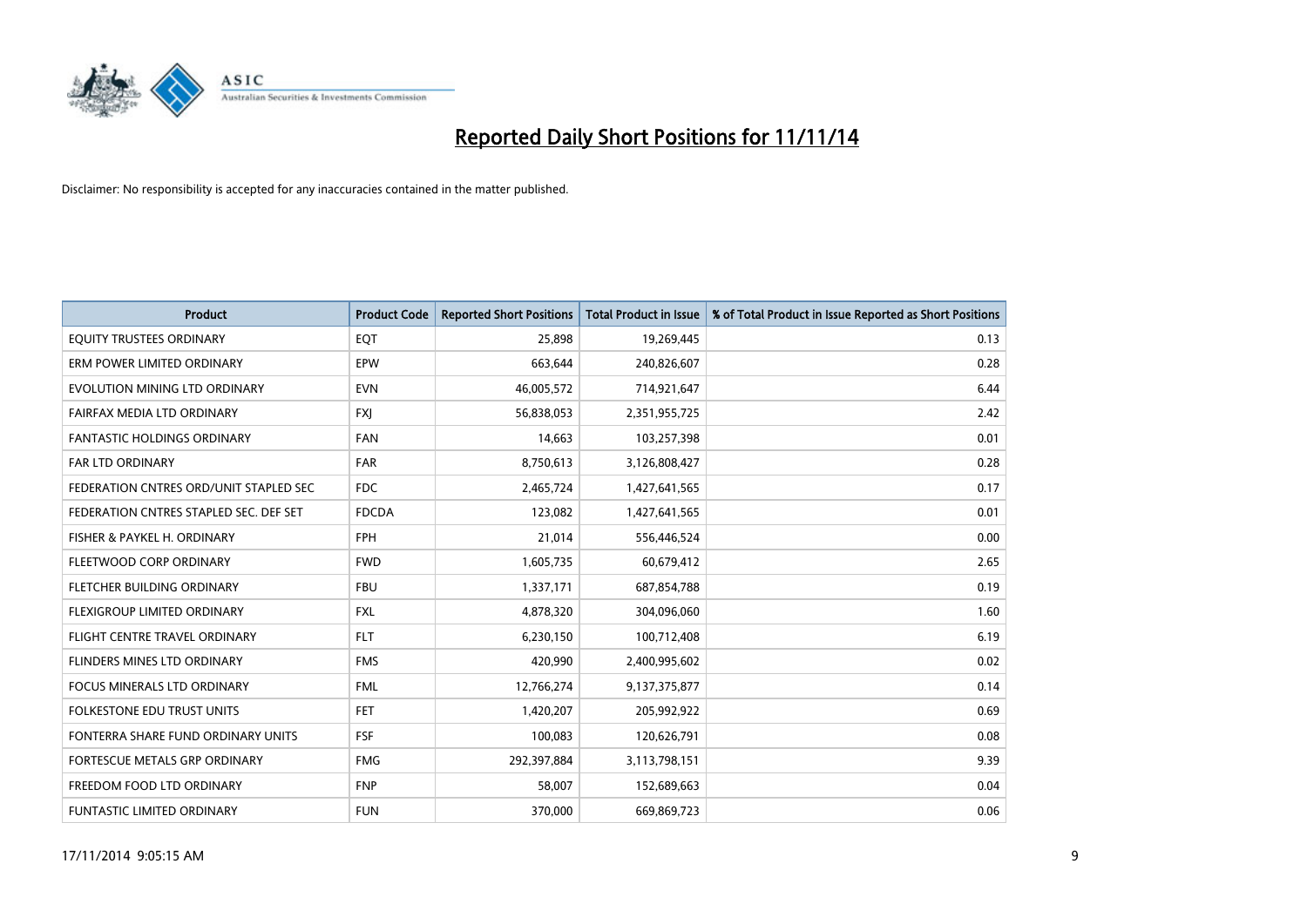

| <b>Product</b>                                   | <b>Product Code</b> | <b>Reported Short Positions</b> | <b>Total Product in Issue</b> | % of Total Product in Issue Reported as Short Positions |
|--------------------------------------------------|---------------------|---------------------------------|-------------------------------|---------------------------------------------------------|
| <b>G.U.D. HOLDINGS ORDINARY</b>                  | GUD                 | 2,591,739                       | 70,939,492                    | 3.65                                                    |
| <b>G8 EDUCATION LIMITED ORDINARY</b>             | <b>GEM</b>          | 9,792,749                       | 353,691,630                   | 2.77                                                    |
| <b>GALAXY RESOURCES ORDINARY</b>                 | <b>GXY</b>          | 1,436,403                       | 1,064,496,654                 | 0.13                                                    |
| <b>GBST HOLDINGS ORDINARY</b>                    | <b>GBT</b>          | 12,264                          | 66,561,725                    | 0.02                                                    |
| <b>GDI PROPERTY GRP STAPLED SECURITIES</b>       | GDI                 | 503,129                         | 567,575,025                   | 0.09                                                    |
| <b>GENESIS ENERGY LTD ORDINARY</b>               | <b>GNE</b>          | 1,000                           | 1,000,000,000                 | 0.00                                                    |
| <b>GENTRACK GROUP LTD ORDINARY</b>               | <b>GTK</b>          | 2,949                           | 72,699,510                    | 0.00                                                    |
| <b>GENWORTH MORTGAGE ORDINARY</b>                | <b>GMA</b>          | 5,034,248                       | 650,000,000                   | 0.77                                                    |
| <b>GEODYNAMICS LIMITED ORDINARY</b>              | GDY                 | 819                             | 435,880,130                   | 0.00                                                    |
| <b>GINDALBIE METALS LTD ORDINARY</b>             | GBG                 | 34,501,672                      | 1,495,306,811                 | 2.31                                                    |
| <b>GOLD ROAD RES LTD ORDINARY</b>                | <b>GOR</b>          | 1,282,883                       | 592,811,895                   | 0.22                                                    |
| <b>GOODMAN FIELDER, ORDINARY</b>                 | <b>GFF</b>          | 4,194,112                       | 1,955,559,207                 | 0.21                                                    |
| <b>GOODMAN GROUP STAPLED</b>                     | <b>GMG</b>          | 8,718,447                       | 1,745,460,061                 | 0.50                                                    |
| <b>GPT GROUP STAPLED SEC.</b>                    | <b>GPT</b>          | 7,121,919                       | 1,685,460,955                 | 0.42                                                    |
| <b>GRAINCORP LIMITED A CLASS ORDINARY</b>        | <b>GNC</b>          | 9,739,383                       | 228,855,628                   | 4.26                                                    |
| <b>GRANGE RESOURCES. ORDINARY</b>                | GRR                 | 8,549,515                       | 1,157,097,869                 | 0.74                                                    |
| <b>GREENCROSS LIMITED ORDINARY</b>               | GXL                 | 2,398,310                       | 111,447,503                   | 2.15                                                    |
| <b>GREENLAND MIN EN LTD ORDINARY</b>             | GGG                 | 464,177                         | 669,389,552                   | 0.07                                                    |
| <b>GREENLAND MIN EN LTD RIGHTS 26-JUN-14</b>     | GGGR                | 3,842                           | 88,685,050                    | 0.00                                                    |
| <b>GROWTHPOINT PROPERTY ORD/UNIT STAPLED SEC</b> | GOZ                 | 1,326,198                       | 554,562,240                   | 0.24                                                    |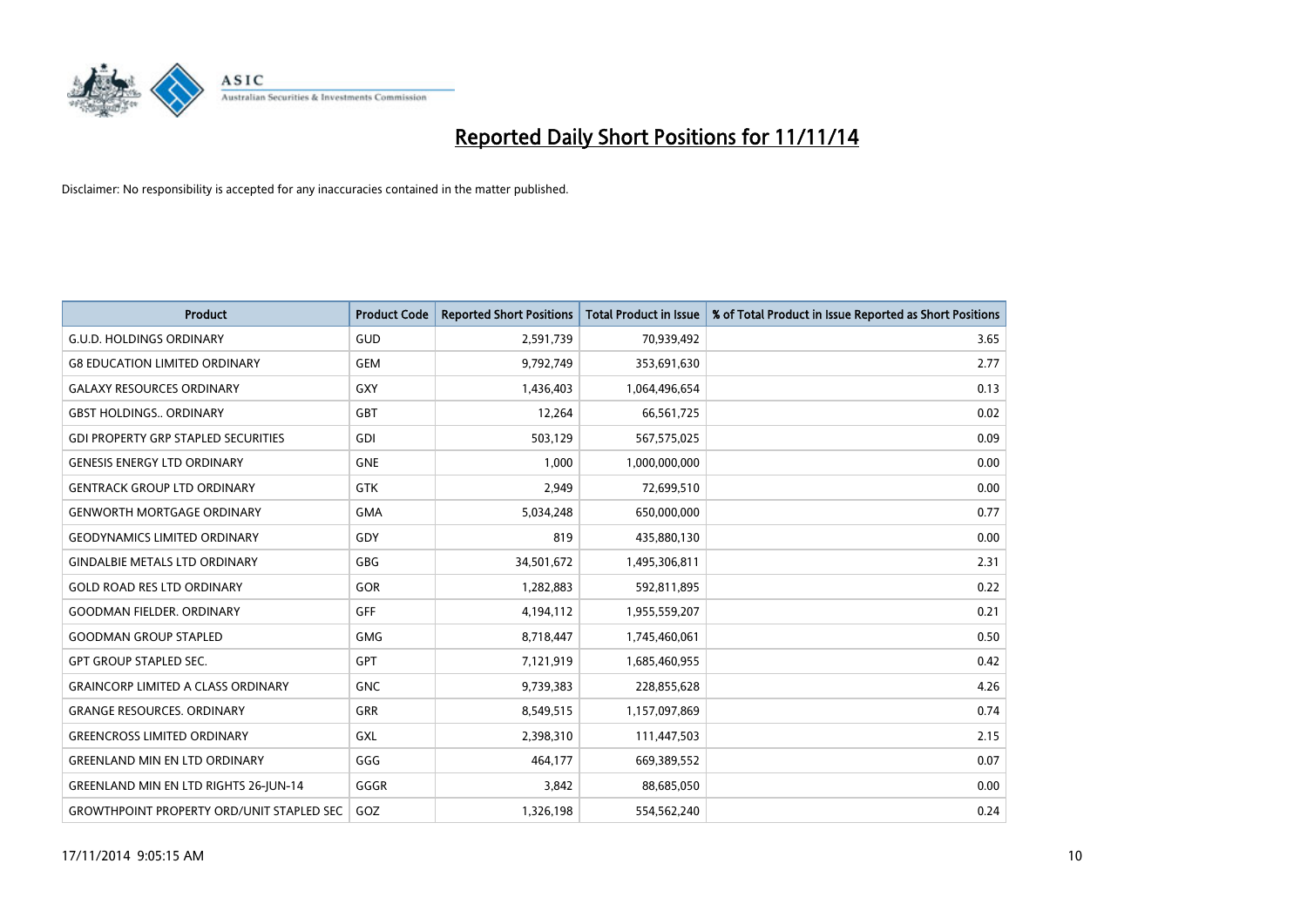

| <b>Product</b>                       | <b>Product Code</b> | <b>Reported Short Positions</b> | <b>Total Product in Issue</b> | % of Total Product in Issue Reported as Short Positions |
|--------------------------------------|---------------------|---------------------------------|-------------------------------|---------------------------------------------------------|
| <b>GRYPHON MINERALS LTD ORDINARY</b> | GRY                 | 2,364,218                       | 401,115,935                   | 0.59                                                    |
| <b>GUILDFORD COAL LTD ORDINARY</b>   | <b>GUF</b>          | 552,501                         | 845,205,594                   | 0.07                                                    |
| <b>GWA GROUP LTD ORDINARY</b>        | <b>GWA</b>          | 13,629,835                      | 306,533,770                   | 4.45                                                    |
| HANSEN TECHNOLOGIES ORDINARY         | <b>HSN</b>          | 12,218                          | 163,214,381                   | 0.01                                                    |
| HARVEY NORMAN ORDINARY               | <b>HVN</b>          | 46,679,262                      | 1,062,316,784                 | 4.39                                                    |
| HEALTHSCOPE LIMITED. ORDINARY        | <b>HSO</b>          | 2,472,337                       | 1,732,094,838                 | 0.14                                                    |
| <b>HENDERSON GROUP CDI 1:1</b>       | HGG                 | 6,578,007                       | 773,175,573                   | 0.85                                                    |
| HFA HOLDINGS LIMITED ORDINARY        | <b>HFA</b>          | 3,809                           | 162,147,897                   | 0.00                                                    |
| <b>HIGHLANDS PACIFIC ORDINARY</b>    | <b>HIG</b>          | 3,153                           | 918,694,336                   | 0.00                                                    |
| HILLGROVE RES LTD ORDINARY           | <b>HGO</b>          | 96,258                          | 147,711,123                   | 0.07                                                    |
| HILLS LTD ORDINARY                   | <b>HIL</b>          | 1,097,714                       | 231,985,526                   | 0.47                                                    |
| HORIZON OIL LIMITED ORDINARY         | <b>HZN</b>          | 30,871,705                      | 1,301,981,265                 | 2.37                                                    |
| <b>HOTEL PROPERTY STAPLED</b>        | <b>HPI</b>          | 48,102                          | 143,883,216                   | 0.03                                                    |
| HUON AQUACULTURE GRP ORDINARY        | <b>HUO</b>          | 855,261                         | 87,337,207                    | 0.98                                                    |
| <b>ICAR ASIA LTD ORDINARY</b>        | ICQ                 | 641,368                         | 193,188,846                   | 0.33                                                    |
| <b>ICON ENERGY LIMITED ORDINARY</b>  | <b>ICN</b>          | 100,000                         | 615,774,351                   | 0.02                                                    |
| <b>IINET LIMITED ORDINARY</b>        | <b>IIN</b>          | 7,690,501                       | 162,163,526                   | 4.74                                                    |
| ILUKA RESOURCES ORDINARY             | ILU                 | 32,427,207                      | 418,700,517                   | 7.74                                                    |
| <b>IMDEX LIMITED ORDINARY</b>        | <b>IMD</b>          | 2,609,005                       | 216,203,136                   | 1.21                                                    |
| IMX RESOURCES LTD ORDINARY           | <b>IXR</b>          | $\mathbf{1}$                    | 507,497,146                   | 0.00                                                    |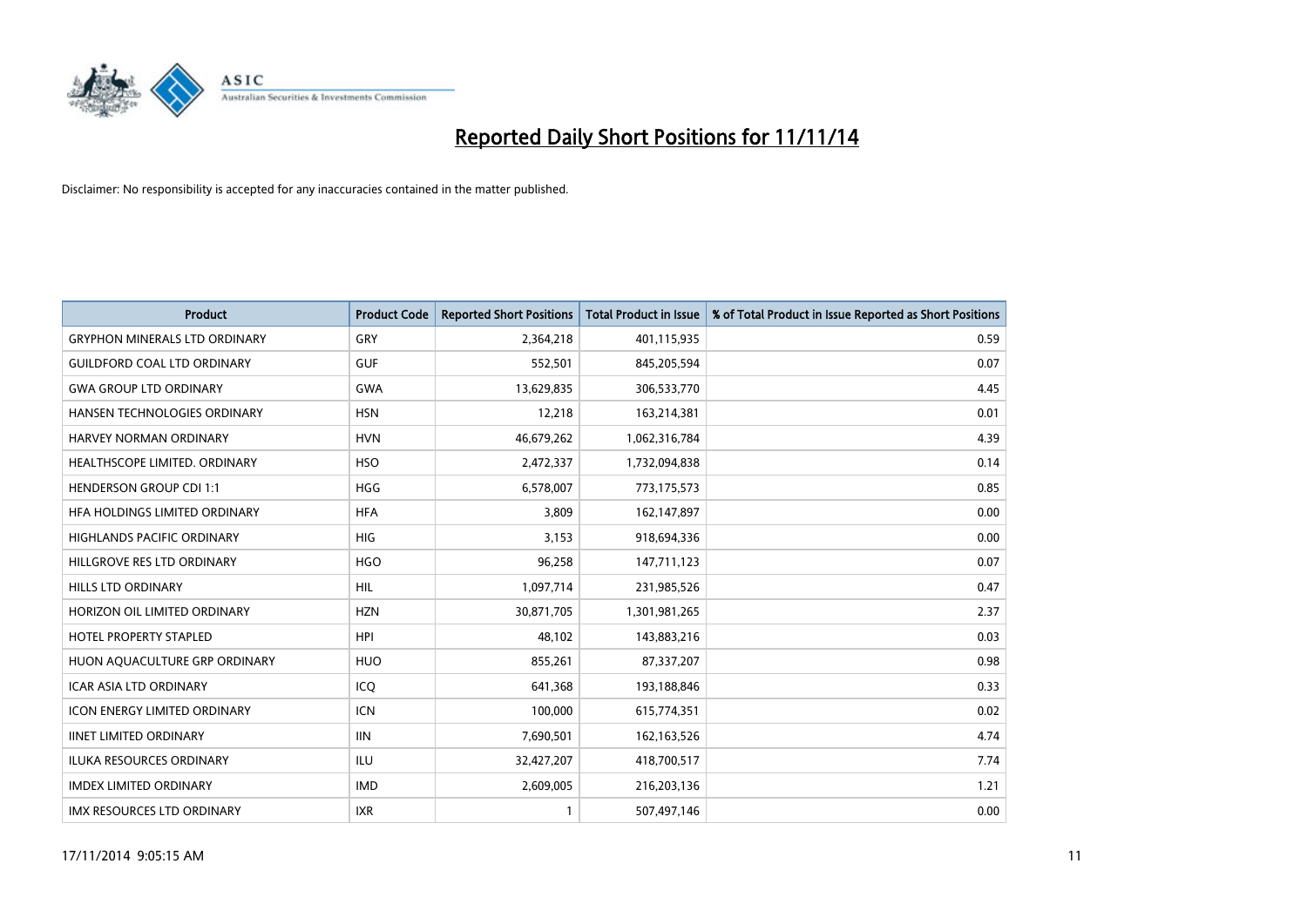

| <b>Product</b>                           | <b>Product Code</b> | <b>Reported Short Positions</b> | <b>Total Product in Issue</b> | % of Total Product in Issue Reported as Short Positions |
|------------------------------------------|---------------------|---------------------------------|-------------------------------|---------------------------------------------------------|
| <b>INCITEC PIVOT ORDINARY</b>            | IPL                 | 40,732,822                      | 1,654,998,197                 | 2.46                                                    |
| INDEPENDENCE GROUP ORDINARY              | <b>IGO</b>          | 1,303,763                       | 234,256,573                   | 0.56                                                    |
| <b>INDOPHIL RESOURCES ORDINARY</b>       | <b>IRN</b>          | 5,808,665                       | 1,203,146,194                 | 0.48                                                    |
| <b>INDUSTRIA REIT STAPLED</b>            | <b>IDR</b>          | 301,248                         | 125,000,001                   | 0.24                                                    |
| <b>INFIGEN ENERGY STAPLED SECURITIES</b> | <b>IFN</b>          | 2,583,332                       | 767,887,581                   | 0.34                                                    |
| <b>INFOMEDIA LTD ORDINARY</b>            | <b>IFM</b>          | 1,264,215                       | 306,954,355                   | 0.41                                                    |
| <b>INGENIA GROUP STAPLED SECURITIES</b>  | <b>INA</b>          | 2,730,590                       | 878,851,911                   | 0.31                                                    |
| <b>INSURANCE AUSTRALIA ORDINARY</b>      | IAG                 | 16,342,175                      | 2,341,618,048                 | 0.70                                                    |
| <b>INTREPID MINES ORDINARY</b>           | IAU                 | 4,449,583                       | 557,654,880                   | 0.80                                                    |
| INVESTA OFFICE FUND STAPLED SECURITIES   | IOF.                | 844,850                         | 614,047,458                   | 0.14                                                    |
| <b>INVOCARE LIMITED ORDINARY</b>         | <b>IVC</b>          | 4,736,532                       | 110,030,298                   | 4.30                                                    |
| <b>IOOF HOLDINGS LTD ORDINARY</b>        | IFL                 | 13,600,166                      | 300,133,752                   | 4.53                                                    |
| <b>IPROPERTY GROUP LTD ORDINARY</b>      | <b>IPP</b>          | 1,569,147                       | 181,703,204                   | 0.86                                                    |
| <b>IRESS LIMITED ORDINARY</b>            | <b>IRE</b>          | 5,481,404                       | 159,097,319                   | 3.45                                                    |
| <b>ISELECT LTD ORDINARY</b>              | <b>ISU</b>          | 865,464                         | 261,489,894                   | 0.33                                                    |
| <b>ISENTIA GROUP LTD ORDINARY</b>        | <b>ISD</b>          | 184,458                         | 200,000,001                   | 0.09                                                    |
| <b>ISENTRIC LTD. ORDINARY</b>            | ICU                 | 134,432                         | 76,746,962                    | 0.18                                                    |
| JAMES HARDIE INDUST CHESS DEPOSITARY INT | <b>IHX</b>          | 7,638,720                       | 444,933,946                   | 1.72                                                    |
| <b>IAPARA HEALTHCARE LT ORDINARY</b>     | <b>IHC</b>          | 7,030,474                       | 263,046,592                   | 2.67                                                    |
| <b>IB HI-FI LIMITED ORDINARY</b>         | <b>JBH</b>          | 12,419,217                      | 98,947,309                    | 12.55                                                   |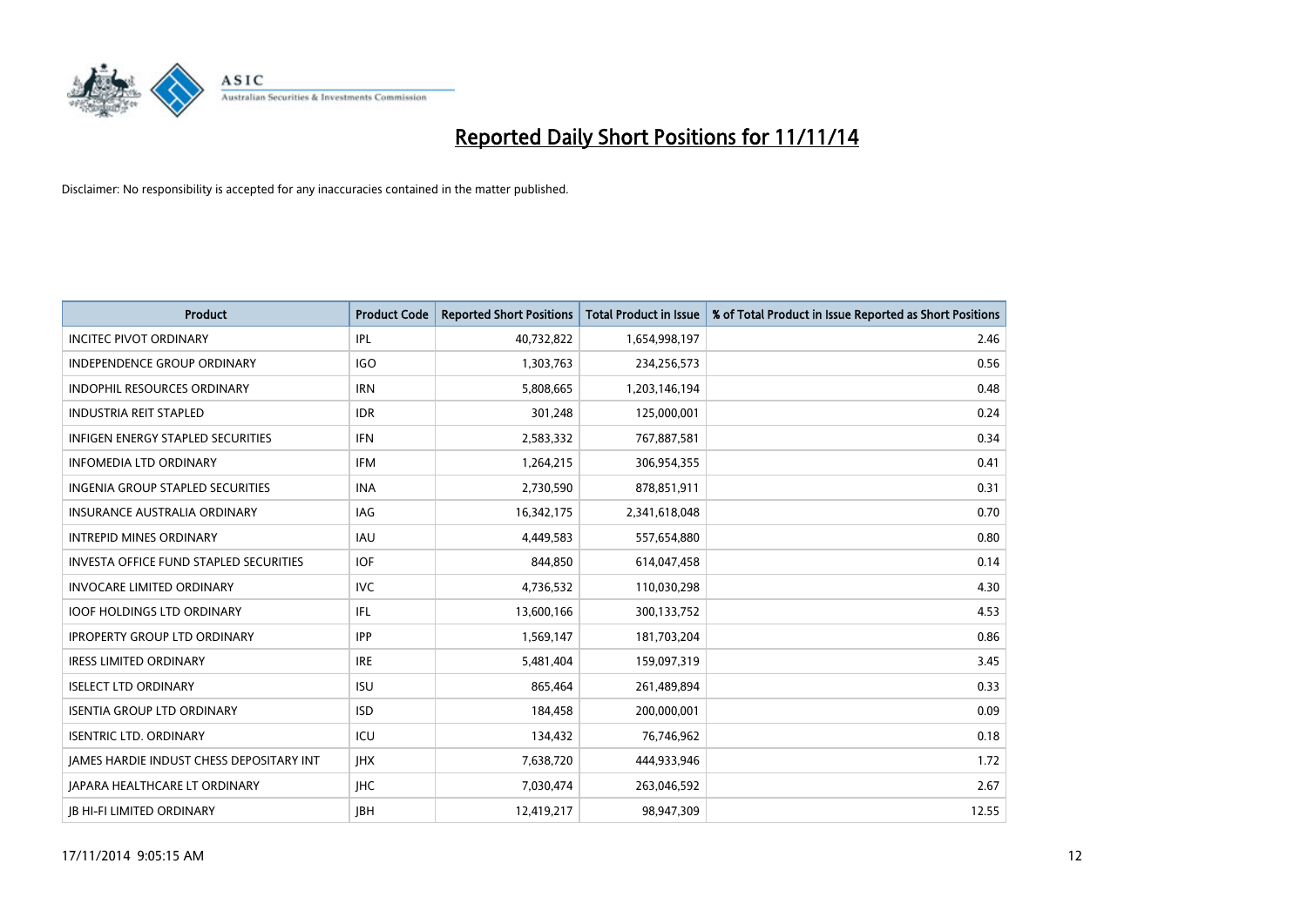

| <b>Product</b>                        | <b>Product Code</b> | <b>Reported Short Positions</b> | <b>Total Product in Issue</b> | % of Total Product in Issue Reported as Short Positions |
|---------------------------------------|---------------------|---------------------------------|-------------------------------|---------------------------------------------------------|
| KAROON GAS AUSTRALIA ORDINARY         | <b>KAR</b>          | 16,333,511                      | 250,085,718                   | 6.53                                                    |
| KATHMANDU HOLD LTD ORDINARY           | <b>KMD</b>          | 4,105,075                       | 201,318,944                   | 2.04                                                    |
| <b>KBL MINING LIMITED ORDINARY</b>    | <b>KBL</b>          | 1,820                           | 393,535,629                   | 0.00                                                    |
| KINGSGATE CONSOLID. ORDINARY          | <b>KCN</b>          | 24, 167, 657                    | 223,584,937                   | 10.81                                                   |
| KINGSROSE MINING LTD ORDINARY         | <b>KRM</b>          | 426,348                         | 358,611,493                   | 0.12                                                    |
| <b>KOGI IRON LTD ORDINARY</b>         | <b>KFE</b>          | 2,361,553                       | 376,669,836                   | 0.63                                                    |
| LEIGHTON HOLDINGS ORDINARY            | LEI                 | 5,688,958                       | 338,503,563                   | 1.68                                                    |
| LEND LEASE GROUP UNIT/ORD STAPLED     | LLC                 | 1,845,717                       | 579,596,726                   | 0.32                                                    |
| LIQUEFIED NATURAL ORDINARY            | LNG                 | 7,687,237                       | 461,923,201                   | 1.66                                                    |
| LONESTAR RESO LTD ORDINARY            | LNR                 | 392,817                         | 752,187,211                   | 0.05                                                    |
| LUCAPA DIAMOND LTD ORDINARY           | <b>LOM</b>          | 27,810                          | 181,851,630                   | 0.02                                                    |
| <b>LYNAS CORPORATION ORDINARY</b>     | <b>LYC</b>          | 91,972,845                      | 3,370,878,205                 | 2.73                                                    |
| <b>M2 GRP LTD ORDINARY</b>            | <b>MTU</b>          | 3,549,595                       | 180,974,848                   | 1.96                                                    |
| <b>MACA LIMITED ORDINARY</b>          | <b>MLD</b>          | 254,605                         | 232,676,373                   | 0.11                                                    |
| <b>MACMAHON HOLDINGS ORDINARY</b>     | <b>MAH</b>          | 380,895                         | 1,261,699,966                 | 0.03                                                    |
| MACO ATLAS ROADS GRP ORDINARY STAPLED | <b>MOA</b>          | 7,390,948                       | 511,538,852                   | 1.44                                                    |
| MACQUARIE GROUP LTD ORDINARY          | <b>MQG</b>          | 1,428,428                       | 321,202,994                   | 0.44                                                    |
| MAGELLAN FIN GRP LTD ORDINARY         | <b>MFG</b>          | 3,705,183                       | 159,575,536                   | 2.32                                                    |
| <b>MANTRA GROUP LTD ORDINARY</b>      | <b>MTR</b>          | 3,936,488                       | 249,471,229                   | 1.58                                                    |
| <b>MATRIX C &amp; E LTD ORDINARY</b>  | <b>MCE</b>          | 2,610,432                       | 94,555,428                    | 2.76                                                    |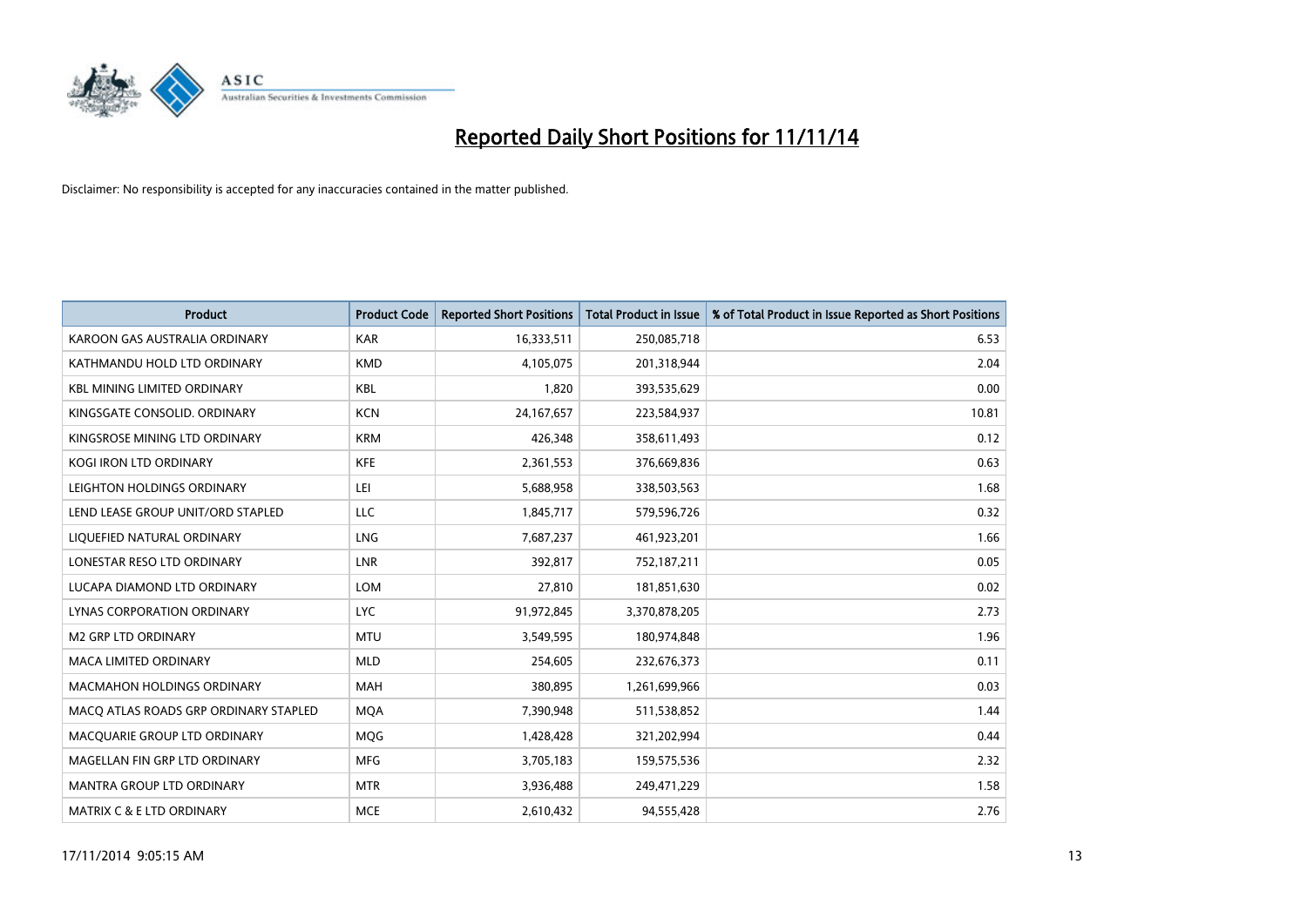

| Product                              | <b>Product Code</b> | <b>Reported Short Positions</b> | <b>Total Product in Issue</b> | % of Total Product in Issue Reported as Short Positions |
|--------------------------------------|---------------------|---------------------------------|-------------------------------|---------------------------------------------------------|
| <b>MAVERICK DRILLING ORDINARY</b>    | <b>MAD</b>          | 2,998,478                       | 544,321,602                   | 0.55                                                    |
| <b>MAXITRANS INDUSTRIES ORDINARY</b> | <b>MXI</b>          | 13,125                          | 185,075,653                   | 0.01                                                    |
| MAYNE PHARMA LTD ORDINARY            | <b>MYX</b>          | 10,753,142                      | 587,948,337                   | 1.83                                                    |
| MCMILLAN SHAKESPEARE ORDINARY        | <b>MMS</b>          | 964,790                         | 77,525,801                    | 1.24                                                    |
| <b>MCPHERSON'S LTD ORDINARY</b>      | <b>MCP</b>          | 10,012                          | 95,434,645                    | 0.01                                                    |
| MEDUSA MINING LTD ORDINARY           | <b>MML</b>          | 16,374,341                      | 207,794,301                   | 7.88                                                    |
| MERIDIAN ENERGY INSTALMENT RECEIPTS  | <b>MEZCA</b>        | 200,000                         | 1,255,413,626                 | 0.02                                                    |
| <b>MERMAID MARINE ORDINARY</b>       | <b>MRM</b>          | 18,854,034                      | 368,666,221                   | 5.11                                                    |
| MESOBLAST LIMITED ORDINARY           | <b>MSB</b>          | 21,039,757                      | 321,696,029                   | 6.54                                                    |
| METALS X LIMITED ORDINARY            | <b>MLX</b>          | 2,963,116                       | 1,655,826,110                 | 0.18                                                    |
| METCASH LIMITED ORDINARY             | <b>MTS</b>          | 127,839,784                     | 903,309,574                   | 14.15                                                   |
| METMINCO LIMITED ORDINARY            | <b>MNC</b>          | 32,000                          | 1,822,614,860                 | 0.00                                                    |
| MIGHTY RIVER POWER ORDINARY          | <b>MYT</b>          | 3,285,133                       | 1,400,012,517                 | 0.23                                                    |
| MINCOR RESOURCES NL ORDINARY         | <b>MCR</b>          | 30,448                          | 188,208,274                   | 0.02                                                    |
| MINERAL DEPOSITS ORDINARY            | <b>MDL</b>          | 1,088,741                       | 103,676,341                   | 1.05                                                    |
| MINERAL RESOURCES. ORDINARY          | <b>MIN</b>          | 19,474,239                      | 187,270,274                   | 10.40                                                   |
| MINT WIRELESS ORDINARY               | <b>MNW</b>          | 5,263                           | 470,372,395                   | 0.00                                                    |
| MIRABELA NICKEL LTD ORDINARY         | <b>MBN</b>          | 1,812,292                       | 929,710,216                   | 0.19                                                    |
| MIRVAC GROUP STAPLED SECURITIES      | <b>MGR</b>          | 2,795,440                       | 3,697,197,370                 | 0.08                                                    |
| MOBILE EMBRACE LTD ORDINARY          | <b>MBE</b>          | 28,000                          | 376,510,098                   | 0.01                                                    |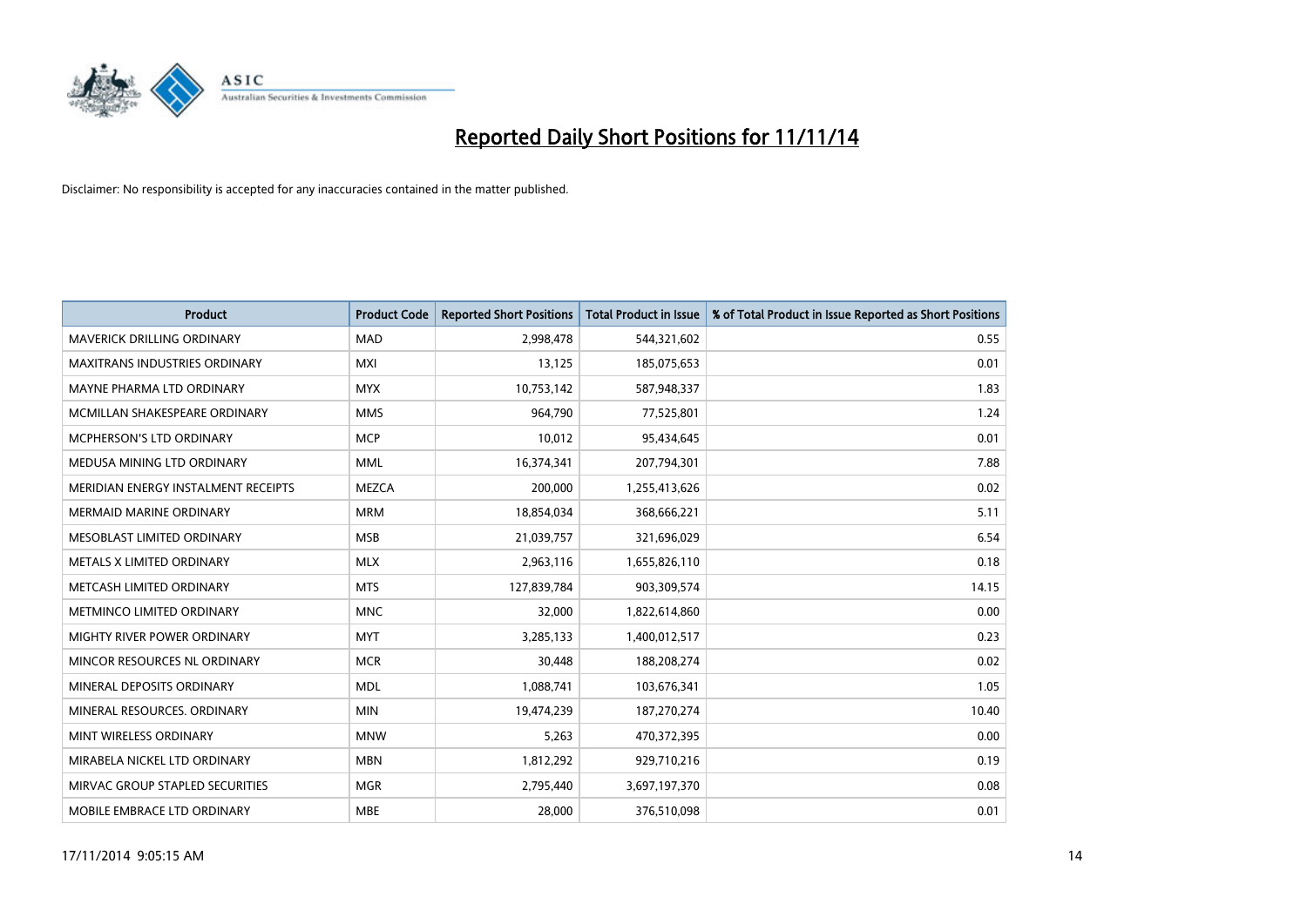

| <b>Product</b>                    | <b>Product Code</b> | <b>Reported Short Positions</b> | <b>Total Product in Issue</b> | % of Total Product in Issue Reported as Short Positions |
|-----------------------------------|---------------------|---------------------------------|-------------------------------|---------------------------------------------------------|
| MOLOPO ENERGY LTD ORDINARY        | <b>MPO</b>          | 31,118                          | 248,705,730                   | 0.01                                                    |
| MONADELPHOUS GROUP ORDINARY       | <b>MND</b>          | 7,776,789                       | 92,998,380                    | 8.36                                                    |
| MONASH IVF GROUP LTD ORDINARY     | <b>MVF</b>          | 644,606                         | 231,081,089                   | 0.28                                                    |
| MORTGAGE CHOICE LTD ORDINARY      | <b>MOC</b>          | 1,086                           | 124,216,248                   | 0.00                                                    |
| <b>MOUNT GIBSON IRON ORDINARY</b> | <b>MGX</b>          | 40,157,985                      | 1,090,805,085                 | 3.68                                                    |
| MULTIPLEX SITES SITES             | <b>MXUPA</b>        | 2,479                           | 4,500,000                     | 0.06                                                    |
| <b>MYER HOLDINGS LTD ORDINARY</b> | <b>MYR</b>          | 101,723,563                     | 585,689,551                   | 17.37                                                   |
| NANOSONICS LIMITED ORDINARY       | <b>NAN</b>          | 2,187,034                       | 264,332,826                   | 0.83                                                    |
| NATIONAL AUST, BANK ORDINARY      | <b>NAB</b>          | 40,137,266                      | 2,365,795,293                 | 1.70                                                    |
| NATIONAL STORAGE STAPLED          | <b>NSR</b>          | 901,645                         | 290,831,660                   | 0.31                                                    |
| NAVITAS LIMITED ORDINARY          | <b>NVT</b>          | 3,661,107                       | 376,037,813                   | 0.97                                                    |
| NEARMAP LTD ORDINARY              | <b>NEA</b>          | 1,338,930                       | 338,146,101                   | 0.40                                                    |
| NEON ENERGY LIMITED ORDINARY      | <b>NEN</b>          | 140,474                         | 553,037,848                   | 0.03                                                    |
| NEW HOPE CORPORATION ORDINARY     | <b>NHC</b>          | 1,548,261                       | 830,999,449                   | 0.19                                                    |
| NEW ZEALAND OIL& GAS ORDINARY     | <b>NZO</b>          | 258,755                         | 421,098,661                   | 0.06                                                    |
| NEWCREST MINING ORDINARY          | <b>NCM</b>          | 10,931,192                      | 766,510,971                   | 1.43                                                    |
| NEWS CORP A NON-VOTING CDI        | <b>NWSLV</b>        | 193,444                         | 2,897,304                     | 6.68                                                    |
| NEWS CORP B VOTING CDI            | <b>NWS</b>          | 2,404,758                       | 23,258,606                    | 10.34                                                   |
| NEWSAT LIMITED ORDINARY           | <b>NWT</b>          | 6,777,586                       | 643,199,841                   | 1.05                                                    |
| NEXTDC LIMITED ORDINARY           | <b>NXT</b>          | 19,020,285                      | 193,154,486                   | 9.85                                                    |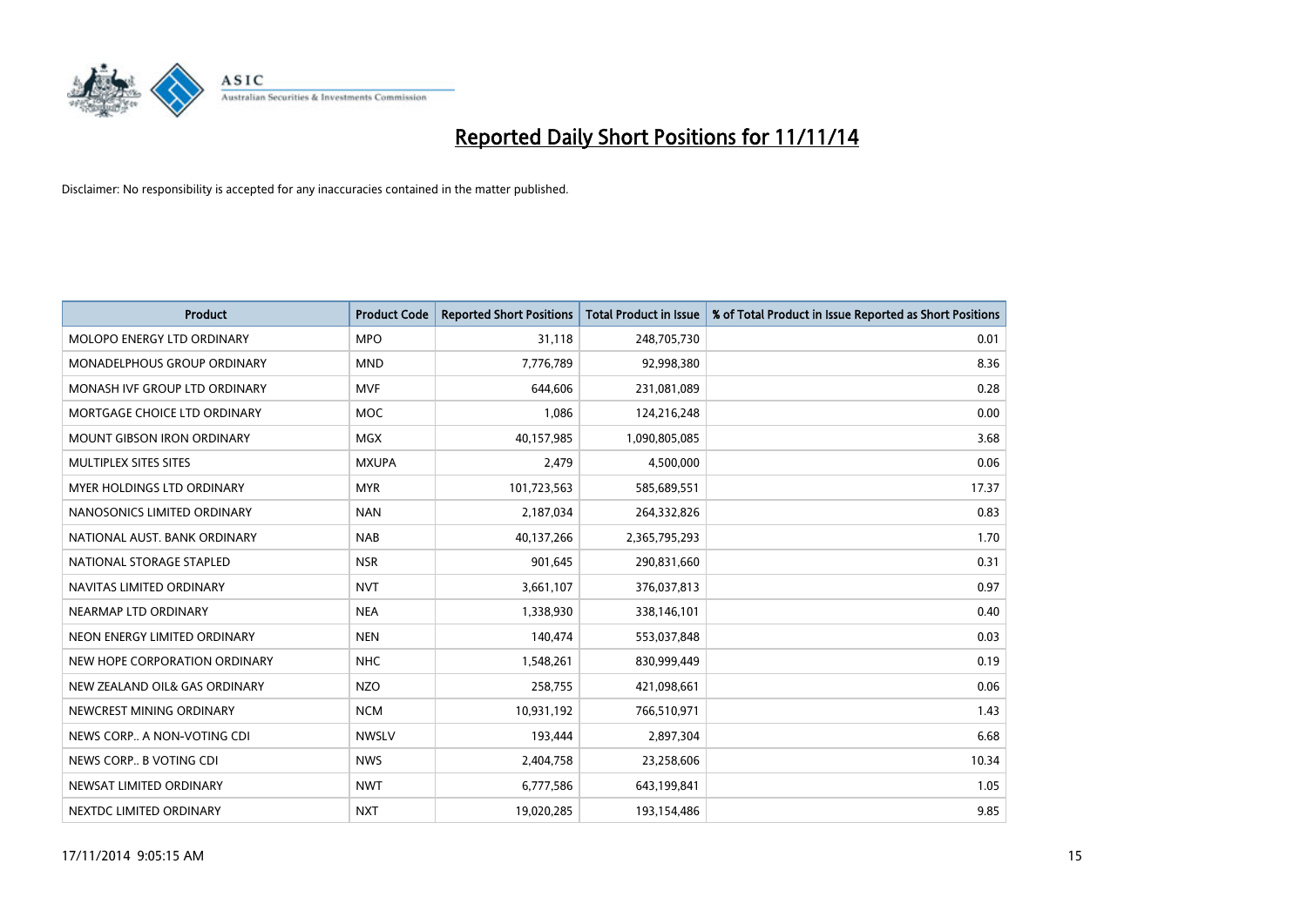

| <b>Product</b>                         | <b>Product Code</b> | <b>Reported Short Positions</b> | <b>Total Product in Issue</b> | % of Total Product in Issue Reported as Short Positions |
|----------------------------------------|---------------------|---------------------------------|-------------------------------|---------------------------------------------------------|
| NEXUS ENERGY LIMITED ORDINARY          | <b>NXS</b>          | 83,983                          | 1,330,219,459                 | 0.01                                                    |
| NIB HOLDINGS LIMITED ORDINARY          | <b>NHF</b>          | 2,425,061                       | 439,004,182                   | 0.55                                                    |
| NINE ENTERTAINMENT ORDINARY            | <b>NEC</b>          | 9,916,268                       | 940,295,023                   | 1.05                                                    |
| NOBLE MINERAL RES ORDINARY             | <b>NMG</b>          | 2,365,726                       | 666,397,952                   | 0.36                                                    |
| NORTHERN IRON LTD ORDINARY             | <b>NFE</b>          | 11,392                          | 484,405,314                   | 0.00                                                    |
| NORTHERN STAR ORDINARY                 | <b>NST</b>          | 14,321,581                      | 592,256,718                   | 2.42                                                    |
| NOVION PROPERTY GRP STAPLED SECURITIES | <b>NVN</b>          | 10,950,251                      | 3,050,355,727                 | 0.36                                                    |
| NRW HOLDINGS LIMITED ORDINARY          | <b>NWH</b>          | 9,039,213                       | 278,888,011                   | 3.24                                                    |
| NUFARM LIMITED ORDINARY                | <b>NUF</b>          | 11,372,108                      | 264, 367, 746                 | 4.30                                                    |
| NUPLEX INDUSTRIES ORDINARY             | <b>NPX</b>          | 1,000                           | 198,125,827                   | 0.00                                                    |
| OCEANAGOLD CORP. CHESS DEPOSITARY INT  | OGC                 | 1,842,837                       | 301,520,186                   | 0.61                                                    |
| OIL SEARCH LTD ORDINARY                | <b>OSH</b>          | 4,240,518                       | 1,522,692,587                 | 0.28                                                    |
| OM HOLDINGS LIMITED ORDINARY           | OMH                 | 58,082                          | 733,423,337                   | 0.01                                                    |
| ORBIS GOLD LTD ORDINARY                | <b>OBS</b>          | 10,000                          | 249,886,056                   | 0.00                                                    |
| ORICA LIMITED ORDINARY                 | ORI                 | 18,215,134                      | 372,743,291                   | 4.89                                                    |
| ORIGIN ENERGY ORDINARY                 | <b>ORG</b>          | 7,553,948                       | 1,106,302,799                 | 0.68                                                    |
| OROCOBRE LIMITED ORDINARY              | <b>ORE</b>          | 2,706,521                       | 132,041,911                   | 2.05                                                    |
| ORORA LIMITED ORDINARY                 | <b>ORA</b>          | 7,924,035                       | 1,206,684,923                 | 0.66                                                    |
| OROTONGROUP LIMITED ORDINARY           | ORL                 | 251,297                         | 40,880,902                    | 0.61                                                    |
| <b>OSPREY MED INC CDI 2:1</b>          | OSP                 | 38,782                          | 123,216,826                   | 0.03                                                    |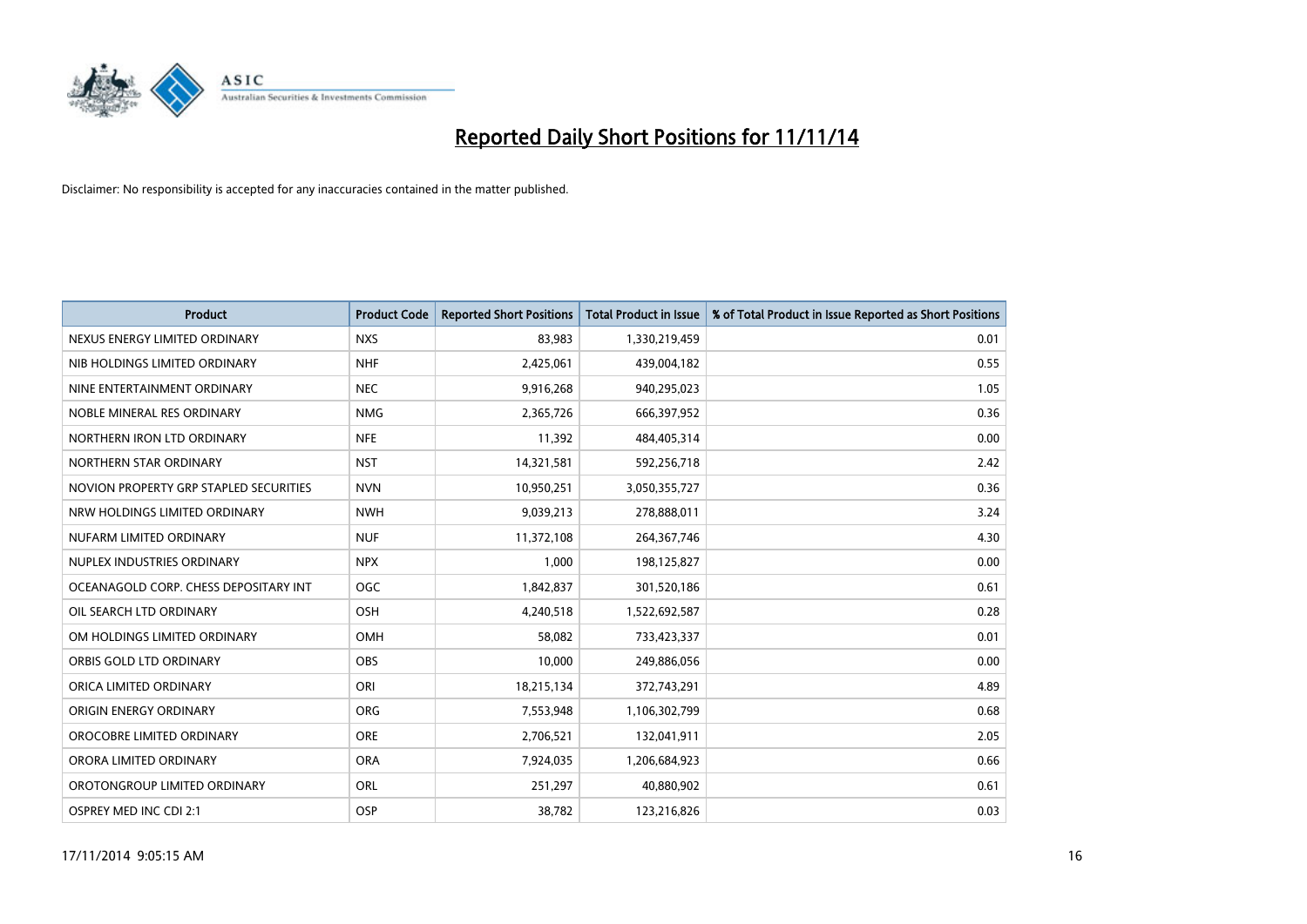

| <b>Product</b>                    | <b>Product Code</b> | <b>Reported Short Positions</b> | <b>Total Product in Issue</b> | % of Total Product in Issue Reported as Short Positions |
|-----------------------------------|---------------------|---------------------------------|-------------------------------|---------------------------------------------------------|
| <b>OZ MINERALS ORDINARY</b>       | OZL                 | 15,824,233                      | 303,470,022                   | 5.21                                                    |
| <b>OZFOREX GROUP LTD ORDINARY</b> | <b>OFX</b>          | 7,068,245                       | 240,000,000                   | 2.95                                                    |
| PACIFIC BRANDS ORDINARY           | <b>PBG</b>          | 67,957,777                      | 917,226,291                   | 7.41                                                    |
| PACT GROUP HLDGS LTD ORDINARY     | <b>PGH</b>          | 2,769,081                       | 294,097,961                   | 0.94                                                    |
| PALADIN ENERGY LTD ORDINARY       | <b>PDN</b>          | 116,722,771                     | 964,894,574                   | 12.10                                                   |
| PANAUST LIMITED ORDINARY          | <b>PNA</b>          | 28,944                          | 636,599,496                   | 0.00                                                    |
| PANORAMIC RESOURCES ORDINARY      | PAN                 | 208,214                         | 322,275,824                   | 0.06                                                    |
| PANTERRA GOLD LTD ORDINARY        | PGI                 | 1                               | 822,241,166                   | 0.00                                                    |
| PAPERLINX LIMITED ORDINARY        | <b>PPX</b>          | 44,691                          | 665, 181, 261                 | 0.01                                                    |
| PAPILLON RES LTD ORDINARY         | PIR                 | 427,561                         | 356,976,210                   | 0.12                                                    |
| PATTIES FOODS LTD ORDINARY        | <b>PFL</b>          | 9,001                           | 139,144,338                   | 0.01                                                    |
| PEET LIMITED ORDINARY             | <b>PPC</b>          | 52,774                          | 438,587,714                   | 0.01                                                    |
| PERPETUAL LIMITED ORDINARY        | <b>PPT</b>          | 1,121,586                       | 46,574,426                    | 2.41                                                    |
| PERSEUS MINING LTD ORDINARY       | PRU                 | 22,492,059                      | 526,656,401                   | 4.27                                                    |
| PHARMAXIS LTD ORDINARY            | <b>PXS</b>          | 501,000                         | 309,637,849                   | 0.16                                                    |
| PHOSPHAGENICS LTD. ORDINARY       | POH                 | 43,750                          | 1,261,965,957                 | 0.00                                                    |
| PLATINUM ASSET ORDINARY           | <b>PTM</b>          | 2,539,704                       | 580,841,982                   | 0.44                                                    |
| PLATINUM AUSTRALIA ORDINARY       | <b>PLA</b>          | 836,027                         | 504,968,043                   | 0.17                                                    |
| <b>PMP LIMITED ORDINARY</b>       | <b>PMP</b>          | 27,581                          | 323,781,124                   | 0.01                                                    |
| POSEIDON NICK LTD ORDINARY        | <b>POS</b>          | 1,358,000                       | 601,024,910                   | 0.23                                                    |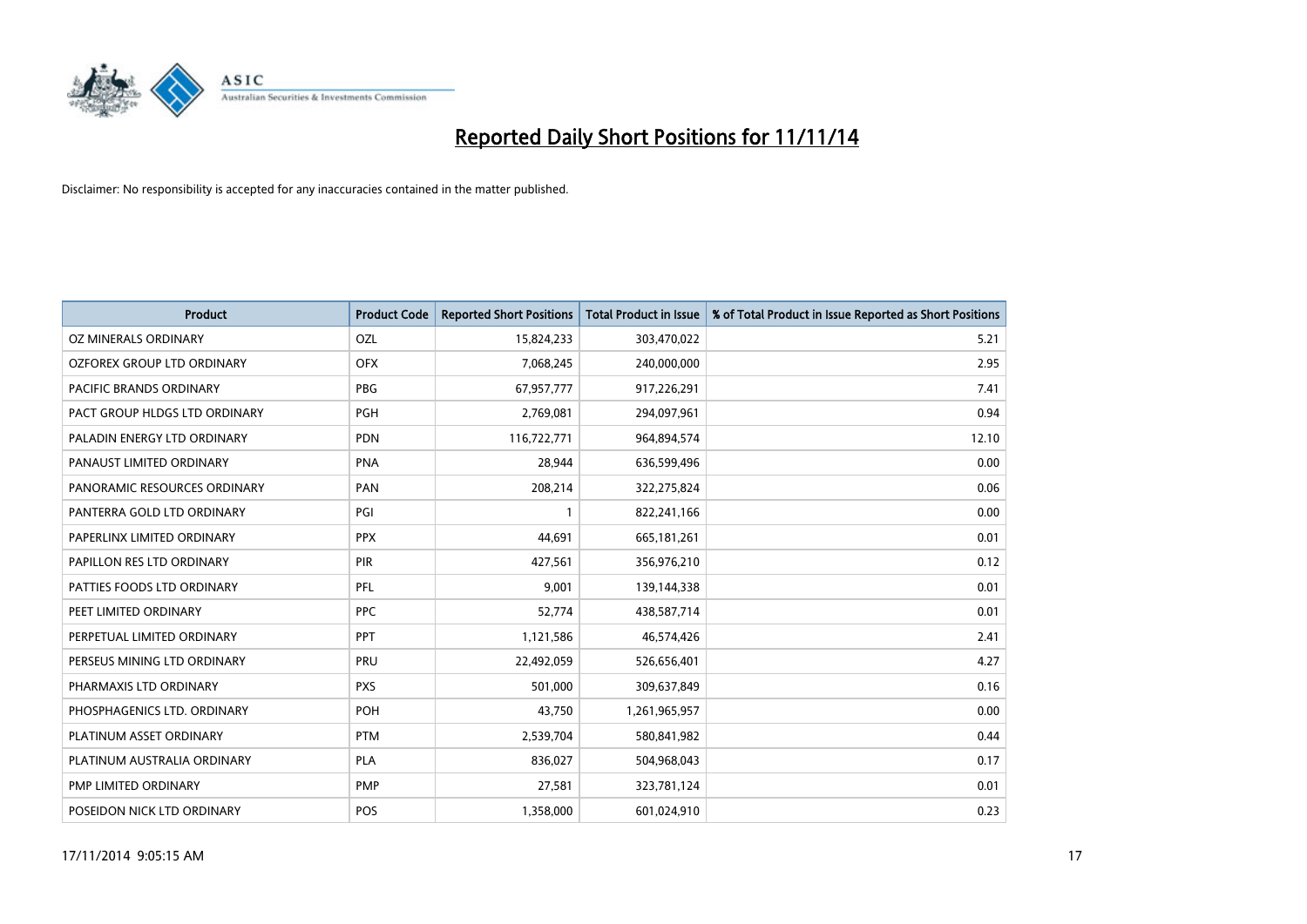

| <b>Product</b>                    | <b>Product Code</b> | <b>Reported Short Positions</b> | <b>Total Product in Issue</b> | % of Total Product in Issue Reported as Short Positions |
|-----------------------------------|---------------------|---------------------------------|-------------------------------|---------------------------------------------------------|
| PRANA BIOTECHNOLOGY ORDINARY      | PBT                 | 2,827,007                       | 488,936,960                   | 0.58                                                    |
| PREMIER INVESTMENTS ORDINARY      | <b>PMV</b>          | 229,401                         | 155,900,075                   | 0.15                                                    |
| PRIMA BIOMED LTD ORDINARY         | <b>PRR</b>          | 132,361                         | 1,271,465,443                 | 0.01                                                    |
| PRIMARY HEALTH CARE ORDINARY      | <b>PRY</b>          | 25,733,736                      | 512,130,550                   | 5.02                                                    |
| PRIME MEDIA GRP LTD ORDINARY      | <b>PRT</b>          | 1,465,359                       | 366,330,303                   | 0.40                                                    |
| PROGRAMMED ORDINARY               | <b>PRG</b>          | 148,652                         | 118,651,911                   | 0.13                                                    |
| PURA VIDA ENERGY NL ORDINARY      | <b>PVD</b>          | 19,730                          | 130,130,698                   | 0.02                                                    |
| <b>QANTAS AIRWAYS ORDINARY</b>    | QAN                 | 29,031,788                      | 2,196,330,250                 | 1.32                                                    |
| OBE INSURANCE GROUP ORDINARY      | <b>OBE</b>          | 20,901,214                      | 1,364,945,301                 | 1.53                                                    |
| <b>QUBE HOLDINGS LTD ORDINARY</b> | <b>QUB</b>          | 4,363,576                       | 1,054,428,076                 | 0.41                                                    |
| RAMELIUS RESOURCES ORDINARY       | <b>RMS</b>          | 1,500                           | 468,795,168                   | 0.00                                                    |
| RAMSAY HEALTH CARE ORDINARY       | <b>RHC</b>          | 499,037                         | 202,081,252                   | 0.25                                                    |
| RCG CORPORATION LTD ORDINARY      | <b>RCG</b>          | 317,246                         | 263,808,625                   | 0.12                                                    |
| <b>RCR TOMLINSON ORDINARY</b>     | <b>RCR</b>          | 293,285                         | 139,000,806                   | 0.21                                                    |
| <b>REA GROUP ORDINARY</b>         | <b>REA</b>          | 1,784,527                       | 131,714,699                   | 1.35                                                    |
| RECALL HOLDINGS LTD ORDINARY      | <b>REC</b>          | 6,341,824                       | 313,149,677                   | 2.03                                                    |
| <b>RECKON LIMITED ORDINARY</b>    | <b>RKN</b>          | 1,376,787                       | 112,084,762                   | 1.23                                                    |
| RED 5 LIMITED ORDINARY            | <b>RED</b>          | 174,740                         | 759,451,008                   | 0.02                                                    |
| <b>RED FORK ENERGY ORDINARY</b>   | <b>RFE</b>          | 333,124                         | 501,051,719                   | 0.07                                                    |
| REDBANK ENERGY LTD ORDINARY       | AEJ                 | 13                              | 786,287                       | 0.00                                                    |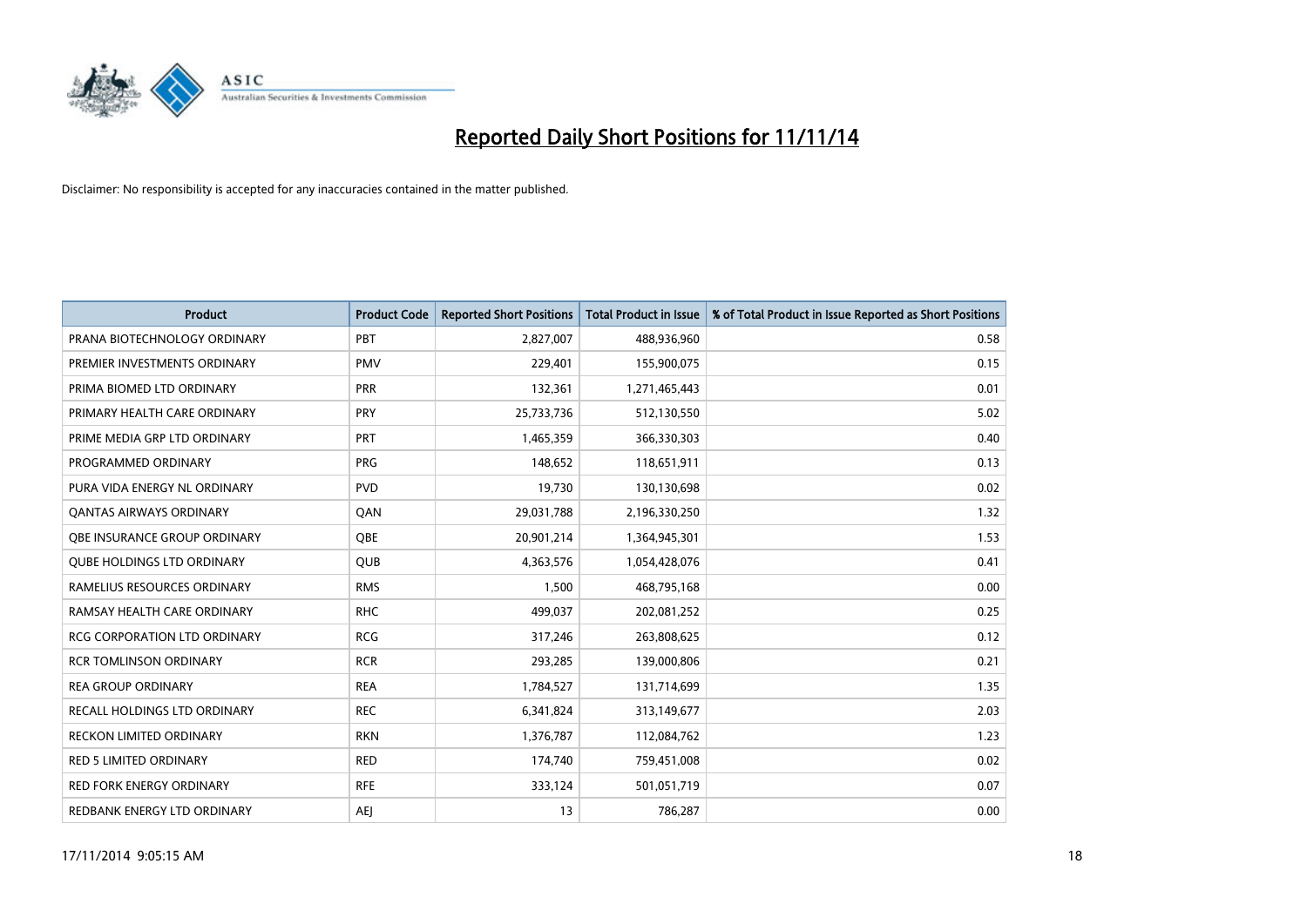

| <b>Product</b>                        | <b>Product Code</b> | <b>Reported Short Positions</b> | <b>Total Product in Issue</b> | % of Total Product in Issue Reported as Short Positions |
|---------------------------------------|---------------------|---------------------------------|-------------------------------|---------------------------------------------------------|
| REED RESOURCES LTD ORDINARY           | <b>RDR</b>          | 2.000                           | 499,453,895                   | 0.00                                                    |
| REGIS HEALTHCARE LTD ORDINARY         | <b>REG</b>          | 785,540                         | 300,345,797                   | 0.26                                                    |
| <b>REGIS RESOURCES ORDINARY</b>       | <b>RRL</b>          | 51,721,687                      | 499,781,595                   | 10.35                                                   |
| RESMED INC CDI 10:1                   | <b>RMD</b>          | 35,372,077                      | 1,397,522,030                 | 2.53                                                    |
| <b>RESOLUTE MINING ORDINARY</b>       | <b>RSG</b>          | 12,038,223                      | 641,189,223                   | 1.88                                                    |
| <b>RESOURCE GENERATION ORDINARY</b>   | <b>RES</b>          | 1,220                           | 581,380,338                   | 0.00                                                    |
| RETAIL FOOD GROUP ORDINARY            | <b>RFG</b>          | 5,824,169                       | 154,379,893                   | 3.77                                                    |
| REX MINERALS LIMITED ORDINARY         | <b>RXM</b>          | 1,073,293                       | 220,519,784                   | 0.49                                                    |
| RIO TINTO LIMITED ORDINARY            | <b>RIO</b>          | 5,767,471                       | 435,758,720                   | 1.32                                                    |
| ROC OIL COMPANY ORDINARY              | <b>ROC</b>          | 1,456,744                       | 687,618,400                   | 0.21                                                    |
| <b>ROX RESOURCES ORDINARY</b>         | <b>RXL</b>          | 4,923,904                       | 849,673,095                   | 0.58                                                    |
| ROYAL WOLF HOLDINGS ORDINARY          | <b>RWH</b>          | 209,381                         | 100,387,052                   | 0.21                                                    |
| SAI GLOBAL LIMITED ORDINARY           | SAI                 | 607,210                         | 211,726,802                   | 0.29                                                    |
| SALMAT LIMITED ORDINARY               | <b>SLM</b>          | 101,385                         | 159,812,799                   | 0.06                                                    |
| SAMSON OIL & GAS LTD ORDINARY         | <b>SSN</b>          | 15,779,700                      | 2,837,782,022                 | 0.56                                                    |
| SANDFIRE RESOURCES ORDINARY           | <b>SFR</b>          | 3,004,556                       | 155,840,968                   | 1.93                                                    |
| SANTOS LTD ORDINARY                   | <b>STO</b>          | 8,404,952                       | 982,269,847                   | 0.86                                                    |
| SARACEN MINERAL ORDINARY              | <b>SAR</b>          | 7,349,706                       | 792,784,738                   | 0.93                                                    |
| SCA PROPERTY GROUP STAPLED SECURITIES | <b>SCP</b>          | 17,649,616                      | 648,628,320                   | 2.72                                                    |
| <b>SCENTRE GRP STAPLED</b>            | SCG                 | 28,334,560                      | 5,324,296,678                 | 0.53                                                    |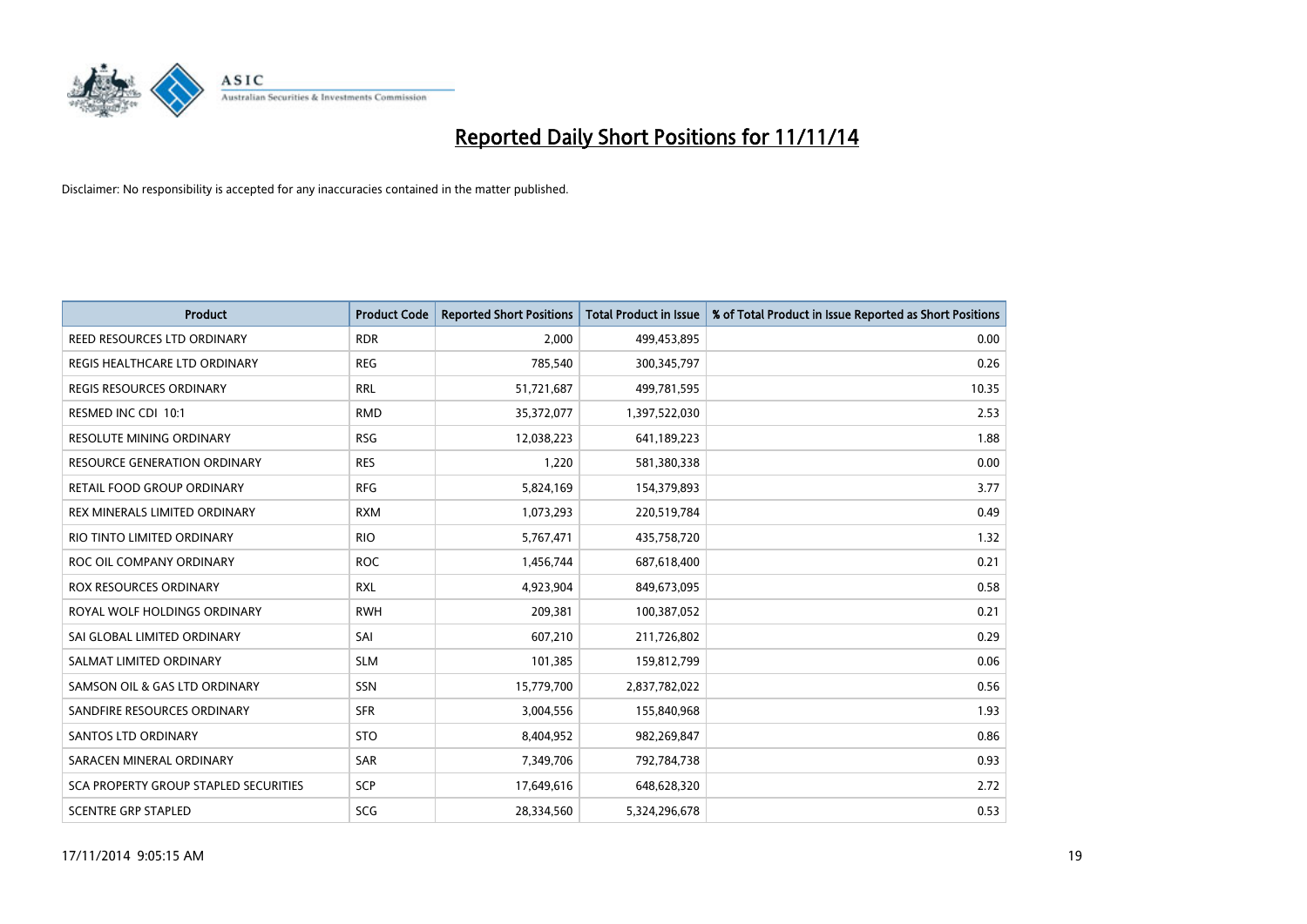

| <b>Product</b>                           | <b>Product Code</b> | <b>Reported Short Positions</b> | <b>Total Product in Issue</b> | % of Total Product in Issue Reported as Short Positions |
|------------------------------------------|---------------------|---------------------------------|-------------------------------|---------------------------------------------------------|
| SEDGMAN LIMITED ORDINARY                 | <b>SDM</b>          | 1,128,550                       | 227,059,277                   | 0.50                                                    |
| SEEK LIMITED ORDINARY                    | <b>SEK</b>          | 11,517,594                      | 342,335,122                   | 3.36                                                    |
| SELECT HARVESTS ORDINARY                 | <b>SHV</b>          | 1,240,742                       | 70,940,874                    | 1.75                                                    |
| SENEX ENERGY LIMITED ORDINARY            | <b>SXY</b>          | 49,266,098                      | 1,149,657,377                 | 4.29                                                    |
| SERVICE STREAM ORDINARY                  | <b>SSM</b>          | 30                              | 386,389,873                   | 0.00                                                    |
| SEVEN GROUP HOLDINGS ORDINARY            | <b>SVW</b>          | 1,609,194                       | 300,660,933                   | 0.54                                                    |
| SEVEN WEST MEDIA LTD ORDINARY            | SWM                 | 19,448,934                      | 999,160,872                   | 1.95                                                    |
| SEYMOUR WHYTE LTD ORDINARY               | SWL                 | 28,850                          | 87,647,595                    | 0.03                                                    |
| SIGMA PHARMACEUTICAL ORDINARY            | <b>SIP</b>          | 22,291,013                      | 1,108,086,575                 | 2.01                                                    |
| SILEX SYSTEMS ORDINARY                   | <b>SLX</b>          | 8,385,542                       | 170,467,339                   | 4.92                                                    |
| SILVER CHEF LIMITED ORDINARY             | <b>SIV</b>          | 23,598                          | 29,640,865                    | 0.08                                                    |
| SILVER LAKE RESOURCE ORDINARY            | <b>SLR</b>          | 26,491,726                      | 503,233,971                   | 5.26                                                    |
| SIMS METAL MGMT LTD ORDINARY             | SGM                 | 15,135,512                      | 204,633,630                   | 7.40                                                    |
| SINGAPORE TELECOMM. CHESS DEPOSITARY INT | SGT                 | 610,787                         | 115,837,110                   | 0.53                                                    |
| SINO GAS ENERGY ORDINARY                 | <b>SEH</b>          | 11,313,441                      | 1,542,672,358                 | 0.73                                                    |
| SIRIUS RESOURCES NL ORDINARY             | <b>SIR</b>          | 15,596,085                      | 341,438,269                   | 4.57                                                    |
| SIRTEX MEDICAL ORDINARY                  | <b>SRX</b>          | 89,185                          | 56,530,231                    | 0.16                                                    |
| SKILLED GROUP LTD ORDINARY               | <b>SKE</b>          | 6,701,667                       | 235,753,791                   | 2.84                                                    |
| <b>SKY NETWORK ORDINARY</b>              | <b>SKT</b>          | 11,439,048                      | 389,139,785                   | 2.94                                                    |
| SKYCITY ENT GRP LTD ORDINARY             | <b>SKC</b>          | 7,922,410                       | 592,857,388                   | 1.34                                                    |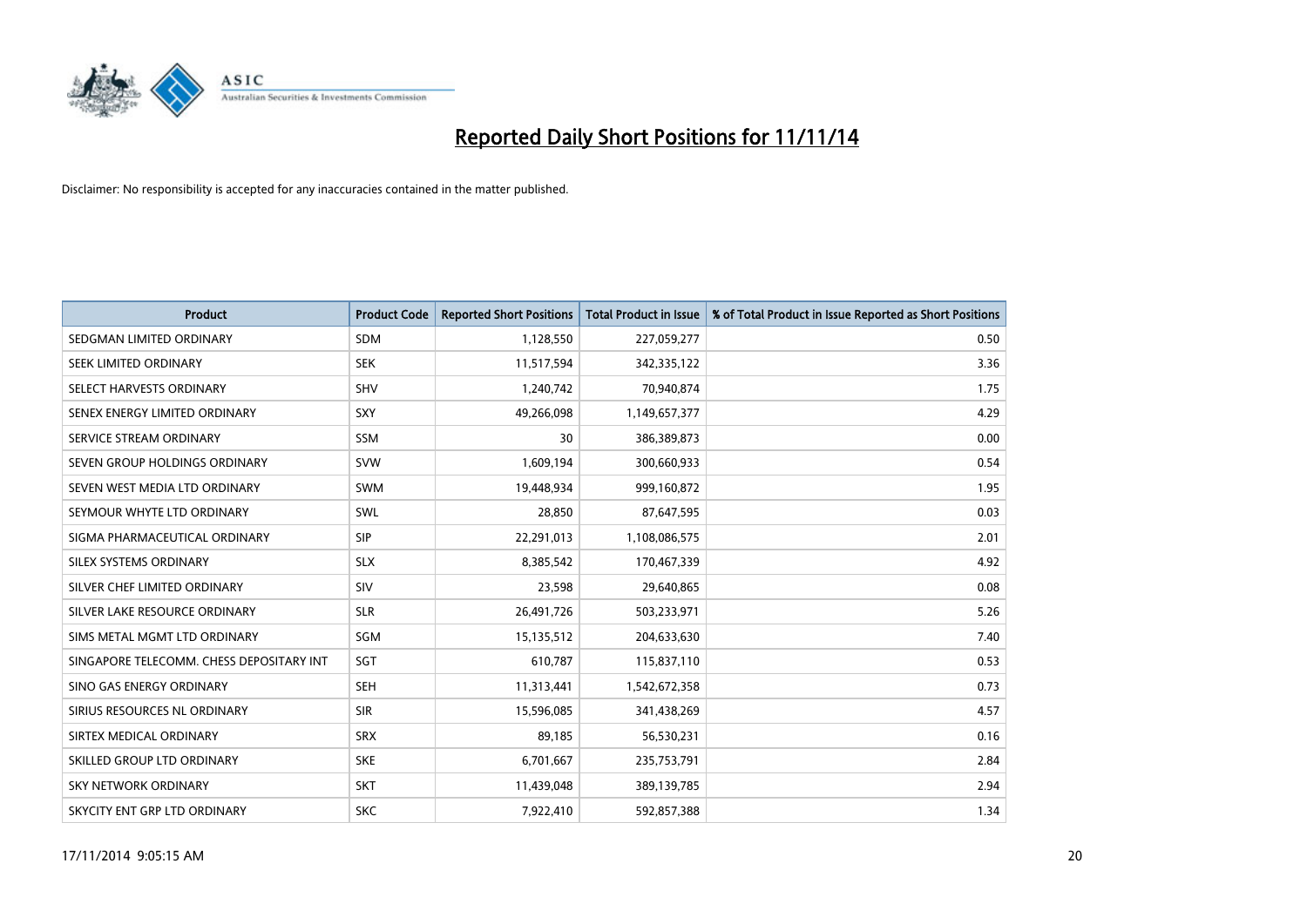

| <b>Product</b>                           | <b>Product Code</b> | <b>Reported Short Positions</b> | <b>Total Product in Issue</b> | % of Total Product in Issue Reported as Short Positions |
|------------------------------------------|---------------------|---------------------------------|-------------------------------|---------------------------------------------------------|
| <b>SLATER &amp; GORDON ORDINARY</b>      | SGH                 | 3,315,151                       | 205,744,600                   | 1.61                                                    |
| SMARTGRP CORPORATION ORDINARY            | <b>SIQ</b>          | 59,022                          | 101,461,150                   | 0.06                                                    |
| SMS MANAGEMENT, ORDINARY                 | <b>SMX</b>          | 1,799,489                       | 69,394,537                    | 2.59                                                    |
| SONIC HEALTHCARE ORDINARY                | SHL                 | 2,547,826                       | 401,171,556                   | 0.64                                                    |
| SOUL PATTINSON (W.H) ORDINARY            | SOL                 | 16,358                          | 239,395,320                   | 0.01                                                    |
| SP AUSNET STAPLED SECURITIES             | <b>SPN</b>          | 619,998                         | 3,425,244,162                 | 0.02                                                    |
| SPARK INFRASTRUCTURE STAPLED US PROHIBT. | SKI                 | 13,226,793                      | 1,466,360,128                 | 0.90                                                    |
| SPARK NEW ZEALAND ORDINARY               | <b>SPK</b>          | 12,875,160                      | 1,834,767,958                 | 0.70                                                    |
| SPDR 200 FUND ETF UNITS                  | <b>STW</b>          | 19,474                          | 46,546,865                    | 0.04                                                    |
| SPECIALTY FASHION ORDINARY               | SFH                 | 94,383                          | 192,236,121                   | 0.05                                                    |
| SPOTLESS GRP HLD LTD ORDINARY            | <b>SPO</b>          | 33,051,683                      | 1,098,290,178                 | 3.01                                                    |
| ST BARBARA LIMITED ORDINARY              | <b>SBM</b>          | 9,604,893                       | 494,269,192                   | 1.94                                                    |
| STARPHARMA HOLDINGS ORDINARY             | <b>SPL</b>          | 13,358,054                      | 319,008,325                   | 4.19                                                    |
| STEADFAST GROUP LTD ORDINARY             | SDF                 | 11,332,247                      | 503,352,992                   | 2.25                                                    |
| STH CRS ELECT ENGNR ORDINARY             | <b>SXE</b>          | 141                             | 161,523,130                   | 0.00                                                    |
| STHN CROSS MEDIA ORDINARY                | SXL                 | 41,582,004                      | 731,319,622                   | 5.69                                                    |
| STOCKLAND UNITS/ORD STAPLED              | SGP                 | 9,250,472                       | 2,348,746,744                 | 0.39                                                    |
| STRAITS RES LTD. ORDINARY                | SRQ                 | 20,370                          | 1,217,730,293                 | 0.00                                                    |
| STRIKE ENERGY LTD ORDINARY               | <b>STX</b>          | 4,000                           | 833,330,946                   | 0.00                                                    |
| STW COMMUNICATIONS ORDINARY              | SGN                 | 4,834,988                       | 409,699,000                   | 1.18                                                    |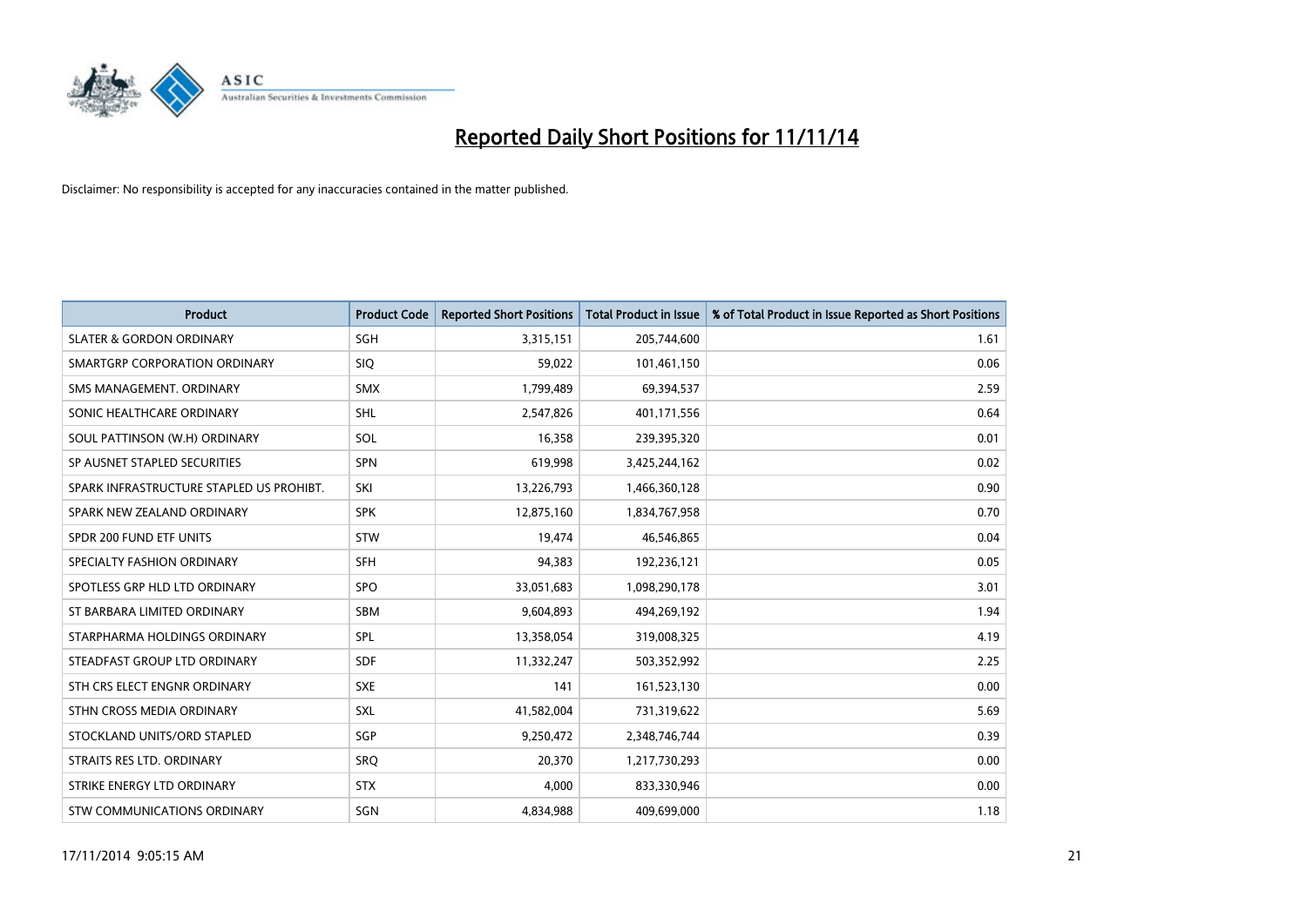

| <b>Product</b>                       | <b>Product Code</b> | <b>Reported Short Positions</b> | <b>Total Product in Issue</b> | % of Total Product in Issue Reported as Short Positions |
|--------------------------------------|---------------------|---------------------------------|-------------------------------|---------------------------------------------------------|
| SUNCORP GROUP LTD ORDINARY           | <b>SUN</b>          | 7,978,328                       | 1,286,600,980                 | 0.62                                                    |
| SUNDANCE ENERGY ORDINARY             | <b>SEA</b>          | 2,301,112                       | 549,207,339                   | 0.42                                                    |
| SUNDANCE RESOURCES ORDINARY          | <b>SDL</b>          | 95,341,517                      | 3,082,028,456                 | 3.09                                                    |
| SUNLAND GROUP LTD ORDINARY           | <b>SDG</b>          | 100,748                         | 181,710,087                   | 0.06                                                    |
| SUPER RET REP LTD ORDINARY           | <b>SUL</b>          | 14,405,499                      | 196,897,430                   | 7.32                                                    |
| <b>SWICK MINING ORDINARY</b>         | <b>SWK</b>          | 50,000                          | 216,729,450                   | 0.02                                                    |
| SYD AIRPORT STAPLED US PROHIBIT.     | <b>SYD</b>          | 31,843,565                      | 2,216,216,041                 | 1.44                                                    |
| SYRAH RESOURCES ORDINARY             | <b>SYR</b>          | 5,107,889                       | 164,135,076                   | 3.11                                                    |
| <b>TABCORP HOLDINGS LTD ORDINARY</b> | <b>TAH</b>          | 17,159,927                      | 765,652,364                   | 2.24                                                    |
| TAP OIL LIMITED ORDINARY             | <b>TAP</b>          | 91,339                          | 243,186,639                   | 0.04                                                    |
| TASSAL GROUP LIMITED ORDINARY        | <b>TGR</b>          | 283,413                         | 146,897,115                   | 0.19                                                    |
| <b>TATTS GROUP LTD ORDINARY</b>      | <b>TTS</b>          | 32,548,255                      | 1,445,759,948                 | 2.25                                                    |
| TECHNOLOGY ONE ORDINARY              | <b>TNE</b>          | 1,972,441                       | 308,796,455                   | 0.64                                                    |
| TELECOM CORPORATION ORDINARY         | TEL                 | 154,927                         | 1,828,530,844                 | 0.01                                                    |
| TELSTRA CORPORATION, ORDINARY        | <b>TLS</b>          | 47,890,939                      | 12,225,655,836                | 0.39                                                    |
| TEN NETWORK HOLDINGS ORDINARY        | <b>TEN</b>          | 138,694,523                     | 2,630,984,596                 | 5.27                                                    |
| TERANGA GOLD CORP CDI 1:1            | <b>TGZ</b>          | 1,375                           | 72,850,029                    | 0.00                                                    |
| TFS CORPORATION LTD ORDINARY         | <b>TFC</b>          | 8,805,020                       | 325,267,408                   | 2.71                                                    |
| THE REJECT SHOP ORDINARY             | <b>TRS</b>          | 2,283,912                       | 28,844,648                    | 7.92                                                    |
| THINK CHILDCARE EDU ORDINARY         | <b>TNK</b>          | 327,024                         | 39,600,000                    | 0.83                                                    |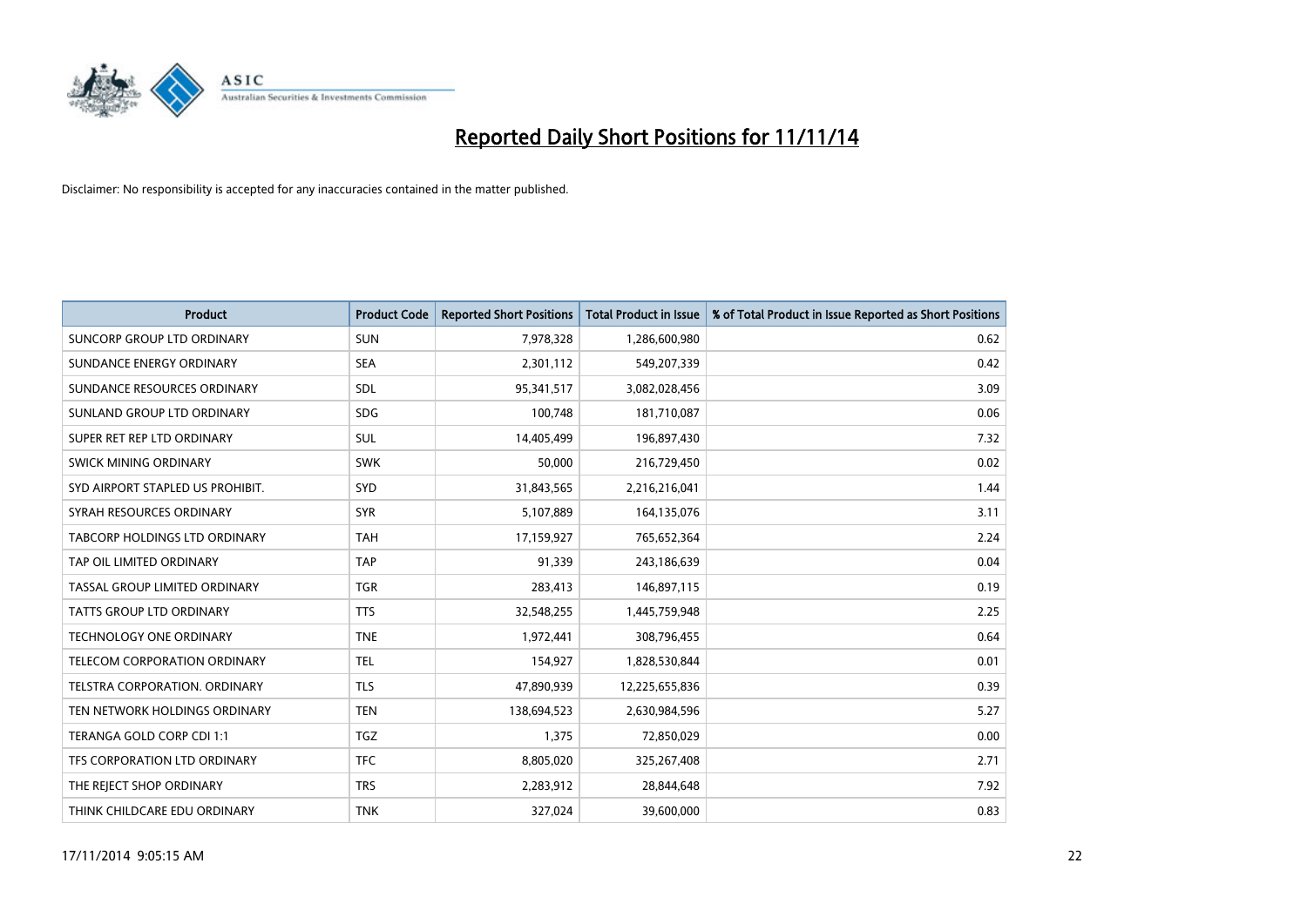

| <b>Product</b>                       | <b>Product Code</b> | <b>Reported Short Positions</b> | <b>Total Product in Issue</b> | % of Total Product in Issue Reported as Short Positions |
|--------------------------------------|---------------------|---------------------------------|-------------------------------|---------------------------------------------------------|
| THORN GROUP LIMITED ORDINARY         | <b>TGA</b>          | 5,269                           | 150,634,985                   | 0.00                                                    |
| TIGER RESOURCES ORDINARY             | <b>TGS</b>          | 13,725,179                      | 1,143,541,406                 | 1.20                                                    |
| TOLL HOLDINGS LTD ORDINARY           | <b>TOL</b>          | 18,128,769                      | 717,318,622                   | 2.53                                                    |
| TORO ENERGY LIMITED ORDINARY         | <b>TOE</b>          | 17,357                          | 1,567,784,418                 | 0.00                                                    |
| TOX FREE SOLUTIONS ORDINARY          | <b>TOX</b>          | 2,277,315                       | 133,752,359                   | 1.70                                                    |
| TPG TELECOM LIMITED ORDINARY         | <b>TPM</b>          | 10,417,309                      | 793,808,141                   | 1.31                                                    |
| TRADE ME GROUP ORDINARY              | <b>TME</b>          | 6,637,615                       | 396,913,549                   | 1.67                                                    |
| TRANSFIELD SERVICES ORDINARY         | <b>TSE</b>          | 6,811,916                       | 512,457,716                   | 1.33                                                    |
| TRANSPACIFIC INDUST, ORDINARY        | <b>TPI</b>          | 24,861,859                      | 1,579,648,778                 | 1.57                                                    |
| TRANSURBAN GROUP TRIPLE STAPLED SEC. | <b>TCL</b>          | 23,950,858                      | 1,906,390,878                 | 1.26                                                    |
| TREASURY GROUP ORDINARY              | <b>TRG</b>          | 30,399                          | 23,697,498                    | 0.13                                                    |
| TREASURY WINE ESTATE ORDINARY        | <b>TWE</b>          | 11,948,596                      | 651,261,403                   | 1.83                                                    |
| TRITON MIN LTD ORDINARY              | <b>TON</b>          | 8,038                           | 310,101,731                   | 0.00                                                    |
| TROY RESOURCES LTD ORDINARY          | <b>TRY</b>          | 5,794,037                       | 195,265,161                   | 2.97                                                    |
| UGL LIMITED ORDINARY                 | UGL                 | 19,020,103                      | 166,511,240                   | 11.42                                                   |
| UNILIFE CORPORATION CDI 6:1          | <b>UNS</b>          | 245,000                         | 277,673,970                   | 0.09                                                    |
| UNITY MINING LTD ORDINARY            | <b>UML</b>          | 319,871                         | 1,133,122,711                 | 0.03                                                    |
| UXC LIMITED ORDINARY                 | <b>UXC</b>          | 2,442,098                       | 329,728,102                   | 0.74                                                    |
| <b>VEDA GROUP LTD ORDINARY</b>       | <b>VED</b>          | 12,628,548                      | 842,055,406                   | 1.50                                                    |
| <b>VENTURE MINERALS ORDINARY</b>     | <b>VMS</b>          | 238,000                         | 287,320,170                   | 0.08                                                    |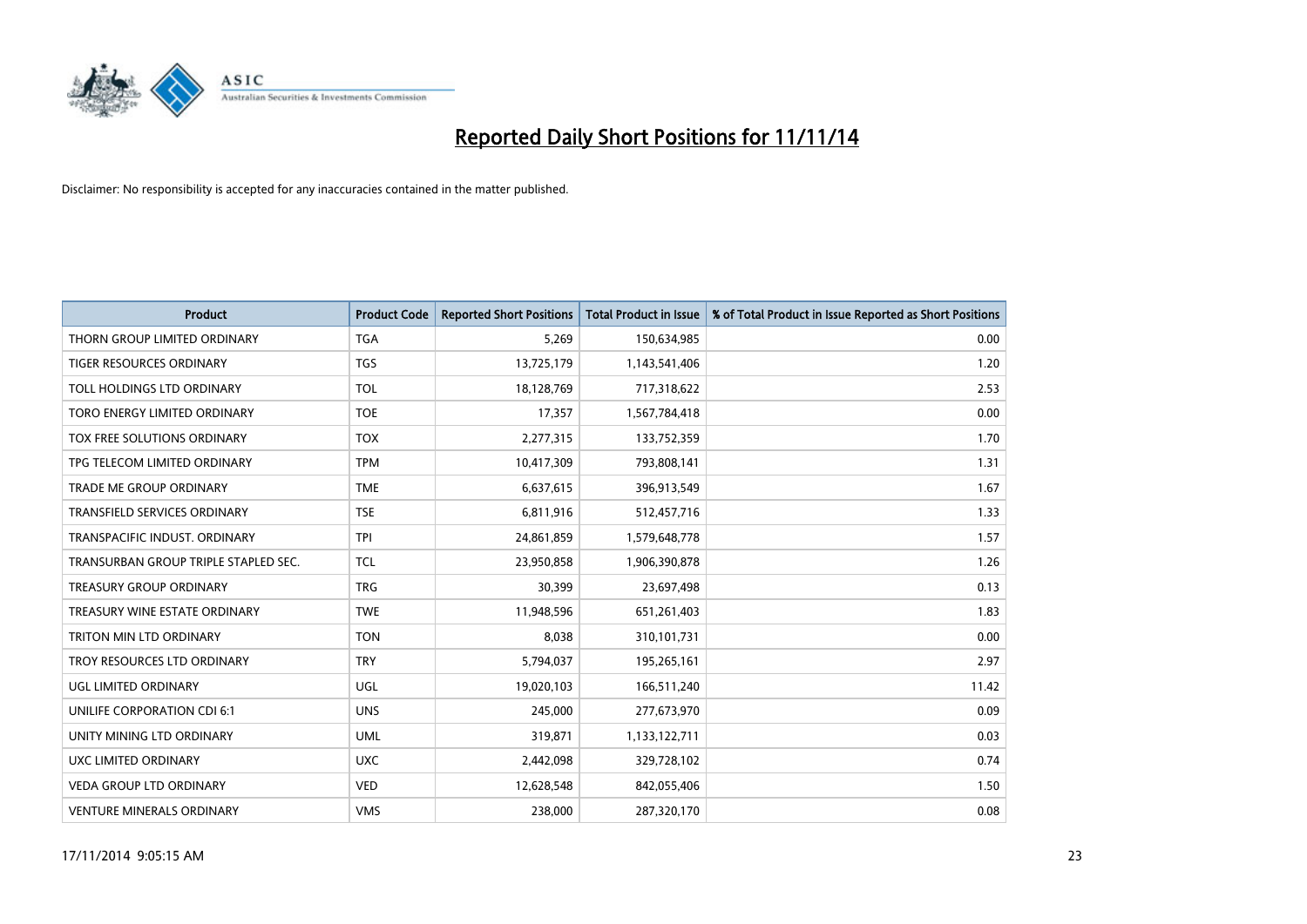

| <b>Product</b>                       | <b>Product Code</b> | <b>Reported Short Positions</b> | <b>Total Product in Issue</b> | % of Total Product in Issue Reported as Short Positions |
|--------------------------------------|---------------------|---------------------------------|-------------------------------|---------------------------------------------------------|
| <b>VILLAGE ROADSHOW LTD ORDINARY</b> | <b>VRL</b>          | 456,737                         | 159,509,459                   | 0.29                                                    |
| <b>VIRGIN AUS HLDG LTD ORDINARY</b>  | <b>VAH</b>          | 48,357,896                      | 3,524,912,131                 | 1.37                                                    |
| <b>VIRTUS HEALTH LTD ORDINARY</b>    | <b>VRT</b>          | 4,734,272                       | 79,885,938                    | 5.93                                                    |
| <b>VISION EYE INSTITUTE ORDINARY</b> | <b>VEI</b>          | 1,586,666                       | 178,737,431                   | 0.89                                                    |
| <b>VISTA GROUP INTERNAT ORDINARY</b> | VGI                 | 1,000                           | 79,813,089                    | 0.00                                                    |
| <b>VOCATION LTD ORDINARY</b>         | <b>VET</b>          | 10,831,603                      | 230,000,000                   | 4.71                                                    |
| <b>VOCUS COMMS LTD ORDINARY</b>      | VOC                 | 508,923                         | 104,803,018                   | 0.49                                                    |
| WAM CAPITAL LIMITED ORDINARY         | <b>WAM</b>          | 30,000                          | 345,405,201                   | 0.01                                                    |
| WARRNAMBOOL CHEESE ORDINARY          | <b>WCB</b>          | 19                              | 56,098,797                    | 0.00                                                    |
| <b>WATPAC LIMITED ORDINARY</b>       | <b>WTP</b>          | 595,122                         | 189,258,397                   | 0.31                                                    |
| <b>WDS LIMITED ORDINARY</b>          | <b>WDS</b>          | 511,197                         | 144,740,614                   | 0.35                                                    |
| WEBIET LIMITED ORDINARY              | <b>WEB</b>          | 1,363,904                       | 79,397,959                    | 1.72                                                    |
| <b>WESFARMERS LIMITED ORDINARY</b>   | <b>WES</b>          | 6,417,958                       | 1,143,274,951                 | 0.56                                                    |
| WESTERN AREAS LTD ORDINARY           | <b>WSA</b>          | 17,096,749                      | 232,580,131                   | 7.35                                                    |
| WESTERN DESERT RES. ORDINARY         | <b>WDR</b>          | 2,490,070                       | 620,049,919                   | 0.40                                                    |
| WESTERN DESERT RES. RIGHTS 31-MAR-14 | <b>WDRR</b>         | 17,835                          | 120,009,662                   | 0.01                                                    |
| <b>WESTFIELD CORP STAPLED</b>        | <b>WFD</b>          | 5,246,159                       | 2,078,089,686                 | 0.25                                                    |
| WESTFIELD GROUP ORD/UNIT STAPLED SEC | <b>WDC</b>          | 945,234                         | 2,078,089,686                 | 0.05                                                    |
| WESTPAC BANKING CORP ORDINARY        | <b>WBC</b>          | 37,469,477                      | 3,109,048,309                 | 1.21                                                    |
| WHITE ENERGY COMPANY ORDINARY        | <b>WEC</b>          | 31,950                          | 328,374,494                   | 0.01                                                    |